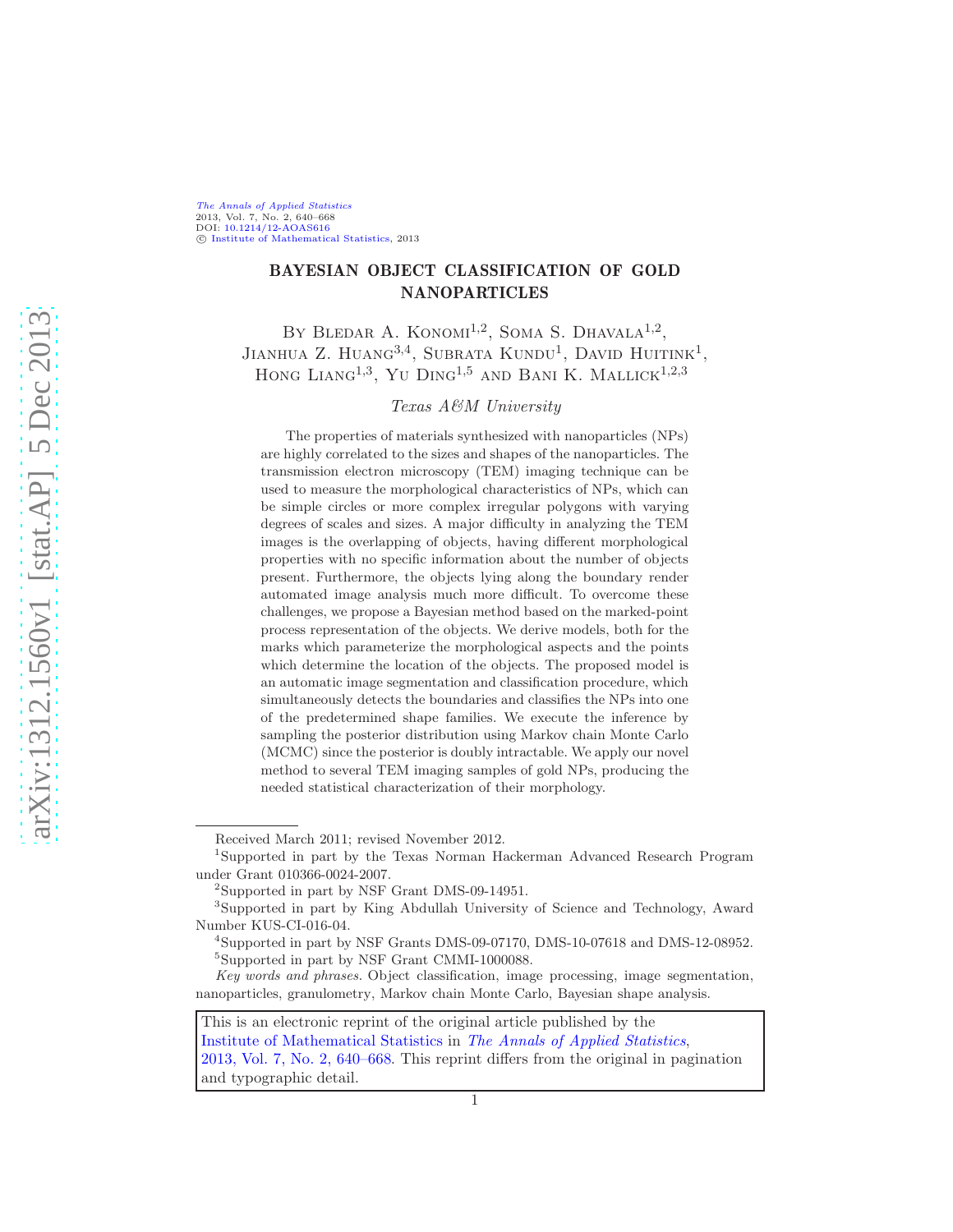1. Introduction. Nanoparticles (NPs) are tiny particles of matter with diameters typically ranging from a few nanometers to a few hundred nanometers which possess distinctive properties. These particles, larger than typical molecules but too small to be considered bulk solids, can exhibit hybrid physical and chemical properties which are absent in the corresponding bulk material. The particles in their nano regime exhibit special properties which are not found in the bulk properties, for example, catalysis [Kundu et al. [\(2003\)](#page-28-0)], electronic properties [Jana, Sau and Pal [\(1999](#page-28-1))] and size and shape dependent optical properties [Jana and Pal [\(1999](#page-28-2))], which have potential ramifications in medicinal applications and optical devices [Link and El-Sayed [\(1999](#page-28-3)), Kamat [\(1993](#page-28-4))]. The current challenge is to develop capabilities to understand and synthesize materials at the nano stage, instead of the bulk stage.

Among the various NPs studied, colloidal gold (Au) NPs were found to have tremendous importance due to their unique optical, electronic and molecular-recognition properties [Hirsch et al. [\(2003](#page-28-5)) and Gaponik et al. [\(2000\)](#page-27-0)]. For example, selective optical filters, bio-sensors, are among the many applications that use optical properties of gold NPs related to surface plasmon resonances which depend strongly on the particle shape and size [Yu et al. [\(1997](#page-29-0))]. Moreover, there is an enormous interest in exploiting gold NPs in various biomedical applications since their scale is similar to that of biological molecules (e.g., proteins, DNA) and structures (e.g., viruses and bacteria) [Chitrani, Ghazani and Chan [\(2006](#page-27-1))].

In recent years it has become possible to investigate the dependency of chemical and physical properties on size and shape of NPs, due to Transmission Electron Microscopy (TEM) images. Sau, Pal and Pal [\(2000](#page-29-1)) and Kundu, Lau and Liang [\(2009\)](#page-28-6), respectively, showed size and shape dependence of synthesis and catalysis reaction where they observed different rates. They also observed that circular gold NPs are better catalysts compared to triangular NPs for a specific reaction. The development of new pathways for the systematic manipulation of size and shape over different dimensions is thus critical for obtaining optimal properties of these materials. In this paper we develop novel, model-based image analysis tools that classify and characterize the images of the NPs which provide their morphological characteristics to enable a better understanding of the underlying physical and chemical properties. Once we are able to accurately characterize the shapes of NPs by using this method, we can develop different techniques to control these shapes to extract useful material properties.

Substantial work in estimating the closed contours of objects in an image has been done by Blake and Yuille [\(1992\)](#page-27-2), Qiang and Mardia [\(1995](#page-29-2)), Pievatolo and Green [\(1998](#page-29-3)), Jung, Ko and Nam [\(2008\)](#page-28-7), Kothari, Chaudhry and Wang [\(2009](#page-28-8)), among others. Imaging processing tools, especially for cell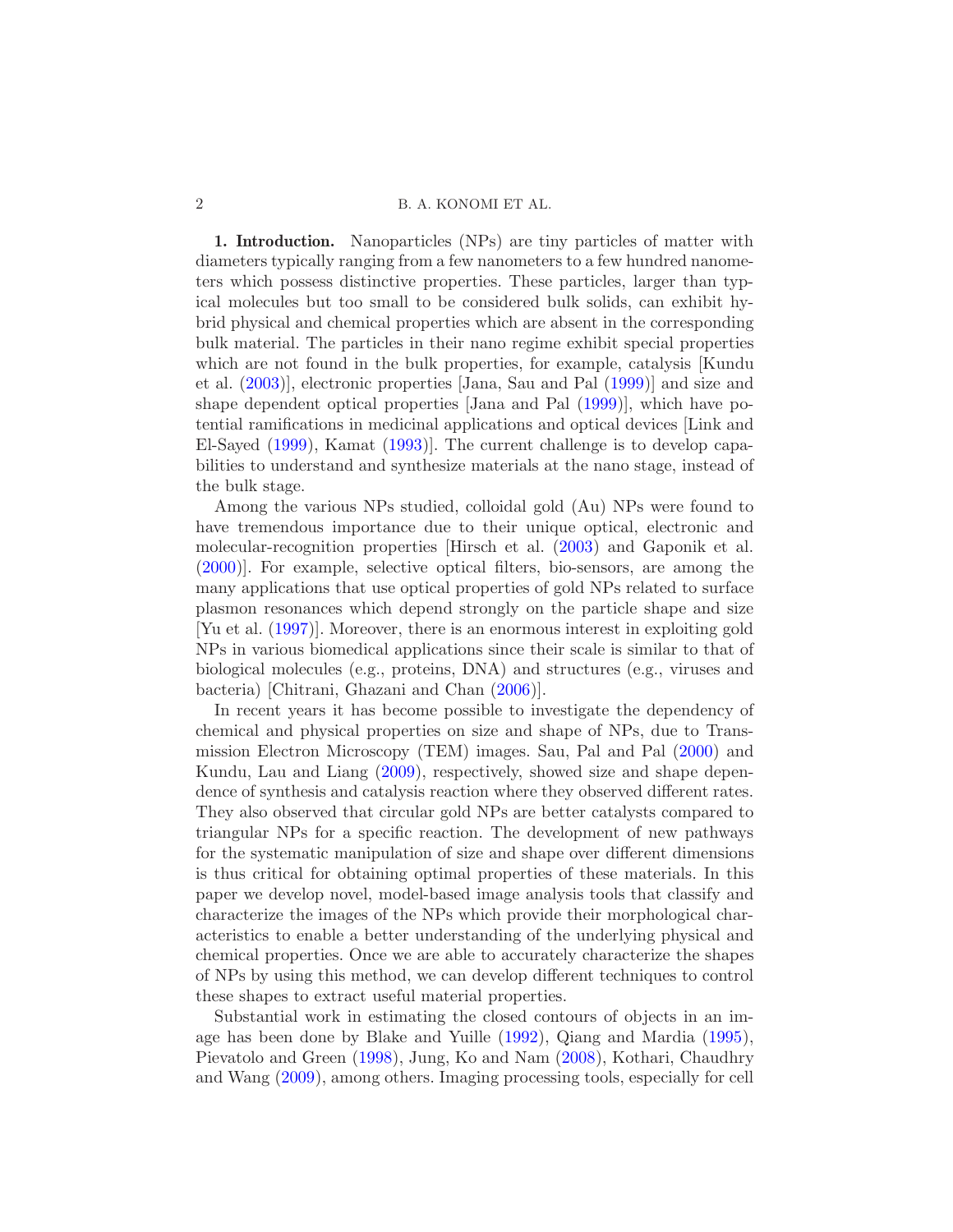segmentation, also exist; for instance, ImageJ [ImageJ [\(2004](#page-28-9))] is a tool recommended by the National Institute of Health (NIH). However, the features of the data we are dealing with are quite different from those considered in the literature reviewed, as there are various degrees of overlapping of the NPs differing in shapes and sizes, as well as a significant number of NPs lying along the image boundaries.

High-level statistical image analysis techniques model an image as a collection of discrete objects and are used for object recognition [Baddeley and van Lieshout [\(1993](#page-27-3))]. In images with object overlapping, Bayesian approaches have been preferred over maximum likelihood estimators (MLE). The unrestricted MLE approaches tend to contain clusters of identical objects allowing one object to sit on the top of the other, whereas the Bayesian approaches mitigate this problem by penalizing the overlapping as part of the prior specification [Ripley and Kelly [\(1977](#page-29-4)), Baddeley and van Lieshout [\(1993\)](#page-27-3)], offering flexibility over controlling the overlapping or the touching.

In Mardia et al. [\(1997](#page-28-10)), a Bayesian approach using a prior which forbids objects to overlap completely is proposed to capture predetermined shapes (mushrooms, circular in shape). Inference is carried out by finding the Maximum A Posteriori (MAP) estimates and the prior parameters are chosen by simulation experience, in effect, fixing the parameters that define the penalty terms. Rue and Hurn [\(1999](#page-29-5)) also used a similar framework to handle the unknown number of objects but introduce polygonal templates to model the objects. However, their application is restricted to cell detection problems, where the objects do not overlap but barely touch each other and the method works more like a segmentation technique than as a classification technique. Moreover, the success of this approach depends on prior parameters, which are assumed known throughout the simulation. Al-Awadhi, Jenninson and Hurn [\(2004](#page-27-4)) used the same model except that they considered elliptical templates instead of polygonal templates and applied their method to similar cell images. All the above methods take advantage of the Marked Point Process (MPP), in particular, the Area Interaction Process Prior (AIPP), or any other prior that penalizes the overlapping or touching, which we explain later in the paper.

Since the structure of the data we are analyzing is different from the literature, we adapt object representation strategies discussed above to the problem at hand. When we refer to a shape, we refer to a family of geometrical objects which share certain features, for example, an isosceles and a right triangle both belong to the triangle family. There are five types of possible shapes of the NPs in our problem. The scientific reason is that the final shape of the particle is dominated by the potential energy and the growth kinetics. There is a balance between surface energy and bulk energy once a nucleus is formed. The arrangement of atoms in a crystal determines those energies such that only one of these specified shapes can be formed. We use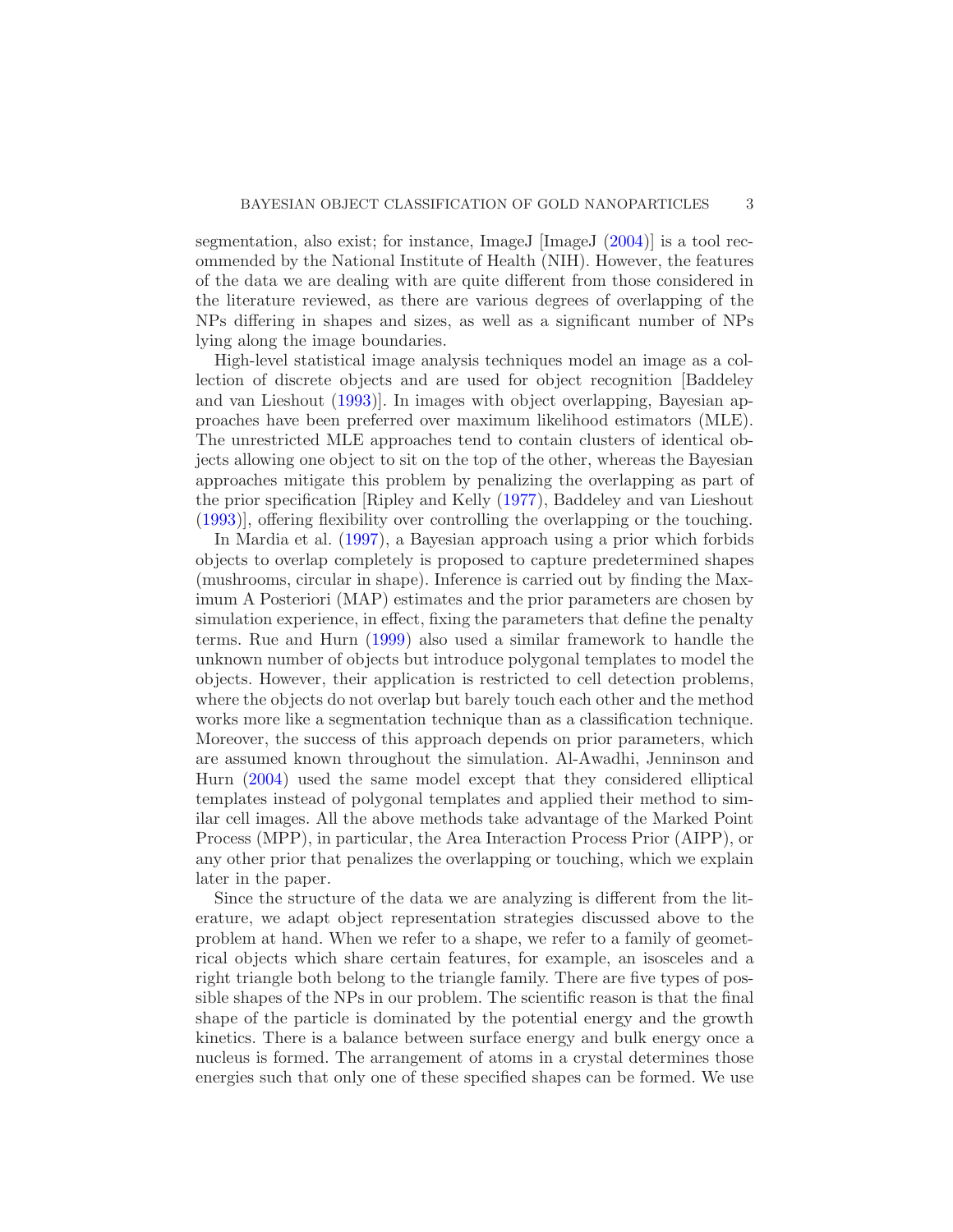similar scientific reasons to construct shape templates. These templates are determined by the parameters which vary from shape to shape.

Since there is a difference in the degree of overlapping from image to image, we assume that the parameters of the AIPP are unknown and ought to be inferred. This leads to a hierarchical model setting where the prior distribution has an intractable normalizing constant. As a result, the posterior is doubly intractable and we use the Markov chain Monte Carlo (MCMC) framework to carry out the inference. Simulating from distributions with doubly intractable normalizing constants has received much attention in the recent literature, but most of these methods consider the normalizing constant in the likelihood and not in the hierarchical prior; Møller et al. [\(2006](#page-29-6)), Murray, Ghahramani and MacKay [\(2006](#page-29-7)), and Liang [\(2010\)](#page-28-11), among others. In this paper, we borrow the idea of Liang and Jin [\(2011](#page-28-12)), which is a modified version of the reweighting mixtures given in Chen and Shao [\(1998](#page-27-5)) and Geyer and Møller [\(1994](#page-28-13)), which can deal with doubly intractable normalizing constants in the hierarchical prior as well. The MCMC algorithm used can be described as a two-step MCMC algorithm. We first sample the parameters from the pseudo posterior distribution which is a part of the posterior that does not contain the AIPP normalizing constant—and then an additional Monte Carlo Metropolis–Hastings (MCMH) step that accounts for this normalizing constant.

Sampling from the pseudo posterior distribution is also quite challenging. Inferring the unknown number of objects with undetermined shapes is a complex task. We propose Reversible Jumps MCMC (RJ-MCMC) type of moves to handle both the tasks [Green [\(1995\)](#page-28-14)]. Birth, death, split and merge moves have been designed based on the work of Ripley [\(1977](#page-29-8)), Rue and Hurn [\(1999](#page-29-5)). We also propose RJ-MCMC moves to swap (switch) the shape of an object. Using the above mentioned computational scheme, we obtain the posterior distributions for all the parameters which characterize the NPs: number, shape, size, center, rotation, mean intensity, etc. Owing to the model specification and the computational engine for inferring the model parameters, our approach extracts the morphological information of NPs, detects NPs laying on the boundaries, quantities uncertainty in shape classification, and successfully deals with the object overlapping, when most of the existing shape analysis methods fail.

The rest of the paper is organized as follows: Section [2](#page-3-0) describes the TEM images, Section [3](#page-5-0) deals with the object specification procedure, Section [4](#page-7-0) describes the model specification, Section [5](#page-10-0) describes the MCMC algorithm, Section [6](#page-12-0) describes a simulation study and Section [7](#page-16-0) applies the method to the real data. Conclusions are presented in Section [8.](#page-24-0)

<span id="page-3-0"></span>2. Data. In this paper we analyze a mixture of gold NPs in a water solution. In order to analyze the morphological characteristics, NPs are sampled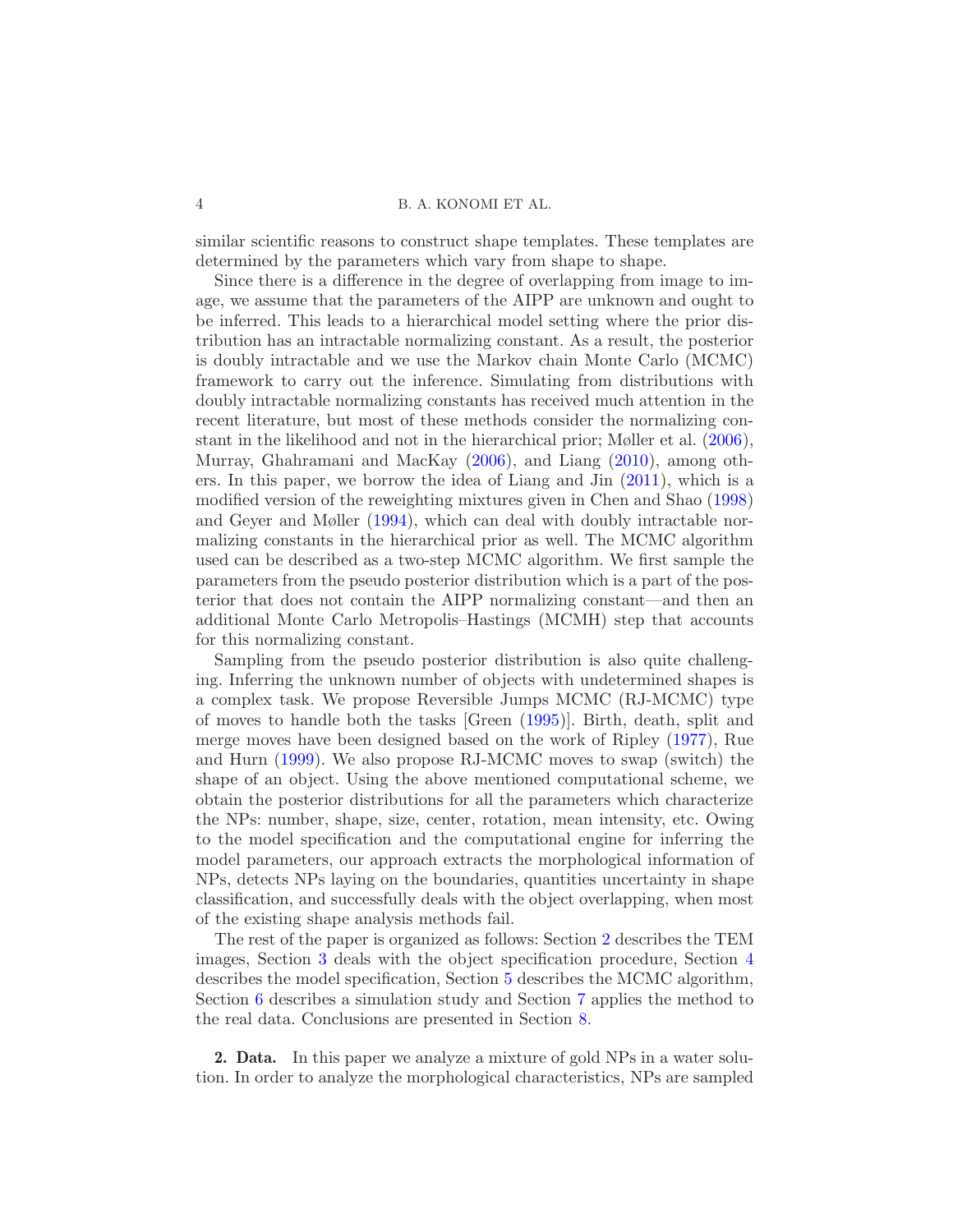#### BAYESIAN OBJECT CLASSIFICATION OF GOLD NANOPARTICLES 5



(a) Gold nanoparticles at 20 nm (b) Gold nano particles at 50 nm

<span id="page-4-0"></span>Fig. 1. Two examples of TEM nanoparticle images of different resolution and scale. We observe NPs with different shapes which touch or slightly overlap each other while many of them lay in the boundaries.

from this solution onto a very thin layer of carbon film. After the water evaporates, the two-dimensional morphology of NPs is measured using an Electron microscopy such as TEM. In our case, a JEOL 2010 high resolution TEM operating at 200 kV accelerating voltage was used, which has 0.27 nm of point resolution. The TEM shoots a beam of electrons onto the materials embedded with NPs and captures the electron wave interference by using a detector on the other side of the material specimen, resulting in an image. The electrons cannot penetrate through the NPs, resulting in a darker area in that part of the image. The output from this application will be an eight bit gray scale image where darker parts indicate the presence of a nanoparticle. The gray scale intensity is varying as an integer between 1 and 256. Refer to Figure [1](#page-4-0) for examples of TEM images.

Due to the absorption of electrons by the gold atoms, the regions occupied by the NPs look darker in the image. The darkness pattern may vary according to specific arrangements of the atoms inside any single nanoparticle. Additionally, one can see many tiny dark dots in the background, which are uniformly distributed throughout the image region. These dark dots are generated because the carbon atoms of the carbon film also absorb electrons. One may also notice a white thin aura wrapping around the whole or partial boundary of a particle. This is the result of having surfactants on the rim of the particles. The surfactants are added to keep the particles from aggregating in the process of making colloidal gold. Analyzing the shapes of the NPs in a TEM image is primarily based on modeling them as objects, whose shapes are parametrized. Treating a nanoparticle as an object is the critical component of our modeling framework, which we discuss in the next section.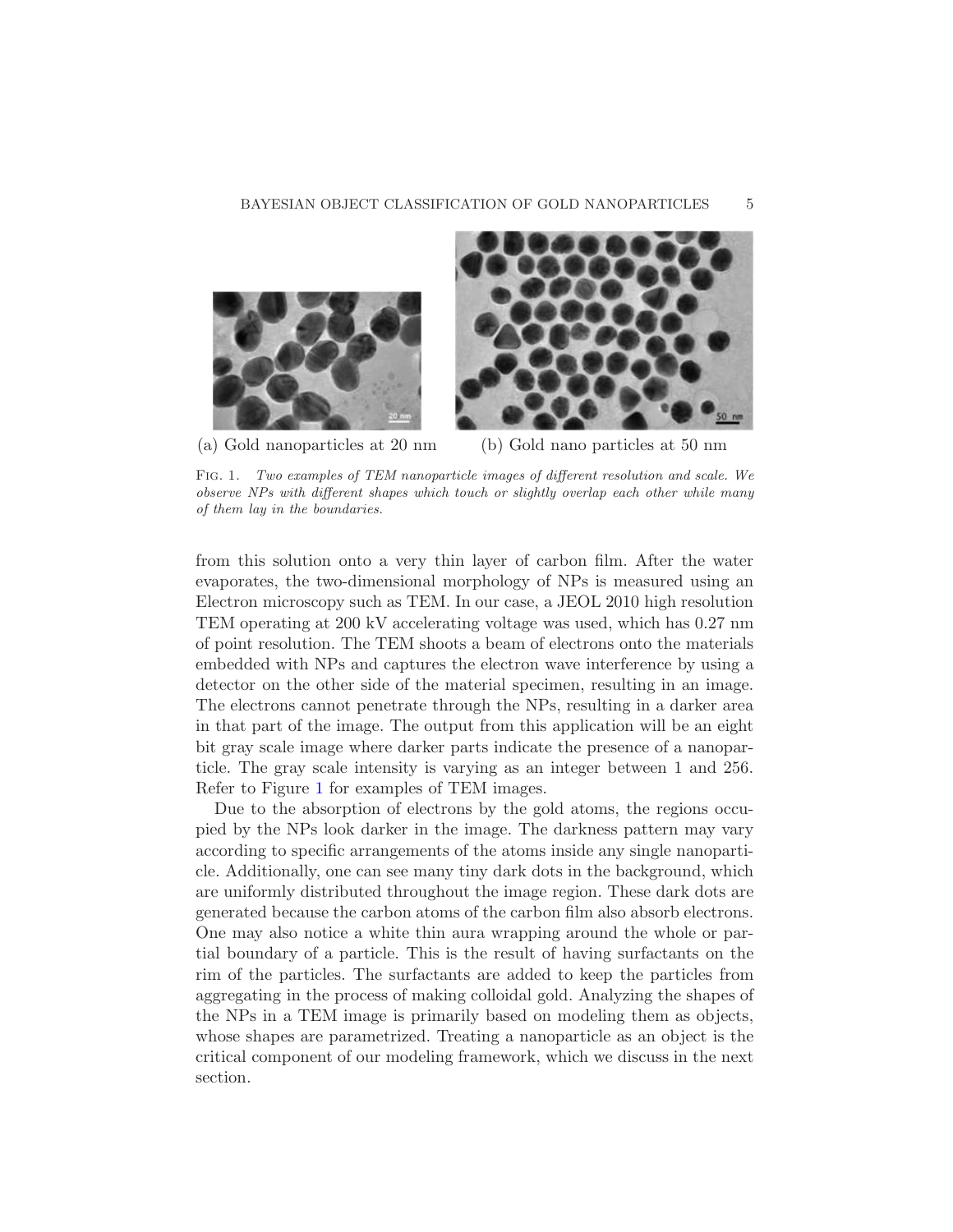<span id="page-5-0"></span>3. Object specification. An object is specified in a series of steps that allow us to model a wide variety of shapes. They are as follows: (a) template, (b) shift, scale and rotate operators, (c) object multiplicity. We discuss each of them in detail below.

3.1. Template. A template is a predetermined shape which is defined by a set of parameters which we call pure shape parameters or simply pure *parameters.* We will call the template  $T$  a *pure object* and we will specify a pure object by its *pure* parameters as  $g_T^0 = \{g_T^0(1), \ldots, g_T^0(q)\}\$ , where q is the number of parameters, and it varies from shape to shape. For example, a circle with unit radius at the origin  $(0, 0)$  can be regarded as a template for circular objects. Likewise, an equilateral triangle with unit sides, centered at the origin with the median aligned to the x-axis, can be a template for triangular objects. We can potentially differentiate an equilateral triangle from an isosceles triangle even when they both belong to the triangle family. However, to avoid defining an infinite number of templates, we consider all types of a particular shape to be members of the same template. For example, all types of triangles, such as equilateral, right-angled, etc., are considered to be members of the triangle template. As such, when we refer to a template in this paper we refer to a family of shapes that has certain characteristics. A family of shapes is formed by deforming some of the pure parameters  $\{g_T^0(1), \ldots, g_T^0(q)\}\$ in the shape definition. We distinguish  $g_T^0$ parameters as random (unknown)  $g_T^r$  and constant (known)  $g_T^{\text{co}}$ . The random pure parameters  $g_T^r$  cannot be determined exactly by the template or by other components of  $g_T^0$ . These random pure parameters affect the overall shape, size and other geometric properties, thereby causing a large scale deformation of the template. These parameters are closely related to the template, but for simplicity we ignore the indicator  $T$  and use the notation  $g_T^0 = g^0 = (g^r, g^{\text{co}})$ . The pure parameters are chosen such that the defined template will have an area equal to the area of a unit circle, that is,  $\pi$  square units. A template can be shifted, rotated and scaled, still belonging to the same shape family.

We also specify landmarks  $l^0 = l^0(1), \ldots, l^0(M)$  as the M equally spaced boundary points of a given template. These landmarks can be determined if one knows the pure parameters. The landmarks will help us in representing the shape of the real image. In polar coordinates, these landmarks can be represented as

$$
l^{0}(k) = c_{0,0} + s^{0}(k)[\cos{\lbrace \theta(k) \rbrace}, \sin{\lbrace \theta(k) \rbrace}]^{T},
$$

where  $s^0(k)$  is the distance of the kth landmark from the center  $c_{0,0}$  and  $\theta(k)$  is the rotation of the kth landmark with respect to the baseline. The particular choice of the coordinate system in which the landmarks are represented does not affect the results. Hence, we have chosen to use polar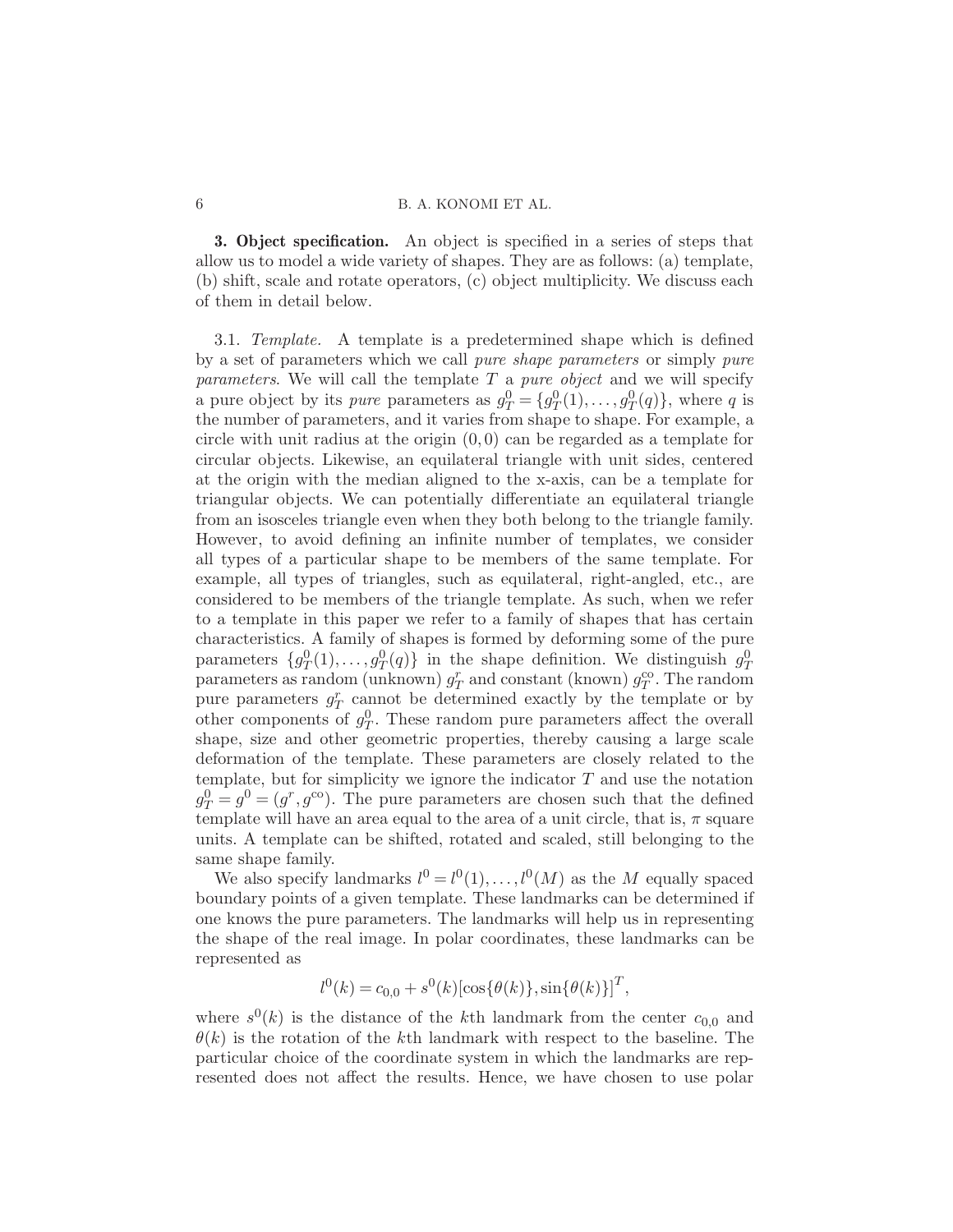coordinates for the simplicity of the mathematical analysis. In this paper we chose ninety landmark points for all the shapes. Simply speaking, these landmarks in an image form the shape. The random deformation of these landmarks results in *small scale* deformation of the template. In this paper, we focus our attention on the large scale deformation since the main goal is to determine the shape and not making boundary detection or contour tracking, where small-scale deformations are important. Templates used in the current study are given in (A) in the online supplementary material [Konomi et al. [\(2013](#page-28-15))].

3.2. Shift, scale and rotation operators. Apart from the parameters that determine the shape which varies from template to template, there are also some common parameters related to shifting, rotating and scaling which are needed to represent the actual shape in the image. A particular affine shape with shift  $c = (c_x, c_y)$ , scale s and rotation  $\theta$  is given by the landmarks  $l = \{l(1), \ldots, l(M)\}\text{, whose polar coordinates are}$ 

$$
l(k) = c + c_0 + sS^{0}(k)[\cos{\{\theta(k) + \theta\}}, \sin{\{\theta(k) + \theta\}}]^{T}
$$

for  $k = 1, \ldots, M$ .

3.3. Object multiplicity and the Markov point process. In an image we have multiple objects with different shapes and we assume that the number of objects is unknown. A point process is used to model the unknown number of objects and the overlapping. One of the widely used models that penalize object overlapping is based on the Markov Point Process (MPP) [Ripley and Kelly [\(1977](#page-29-4))] representation of objects. In particular, the Area Interaction Process Prior (AIPP) [Baddeley and van Lieshout [\(1993](#page-27-3)), Mardia et al. [\(1997\)](#page-28-10)] penalized the area of overlap between any two objects. Below, MPP representation details are given. The location parameters  $\mathbf{c} = (c_1, \ldots, c_m)$ , the *points* in the MPP representation and the number of objects  $m$  are modeled as

(1) 
$$
\pi(\mathbf{c}, m | \mathbf{g}^r, \mathbf{s}, \boldsymbol{\theta}, \mathbf{T}, \gamma_1, \gamma_2) = \frac{1}{A^*} \exp\{-\gamma_1 m - \gamma_2 S(\boldsymbol{\eta})\},
$$

where  $S(\eta)$  denotes the area of the image covered by more than one object,  $\eta_i = (c_i, s_i, t_i, \theta_i, g_i^r)$  is a collection of parameters that represents the *i*th object and  $\eta = \eta_m = {\eta_k}_{k}^{m}$  represents these parameters for all objects which we call "object parameters", A<sup>∗</sup> is the normalizing constant which depends on all the parameters described above  $(\eta, m)$  and the positive unknown parameters  $\gamma_1$  and  $\gamma_2$  [ $A^* = A(\eta, m, \gamma_1, \gamma_2)$ ]. The interaction parameter  $\gamma_2$ controls the overlapping between objects and  $\gamma_1$  the number of objects in the image. For example,  $\gamma_2 = 0$  does not penalize overlapping, whereas  $\gamma_2 = \infty$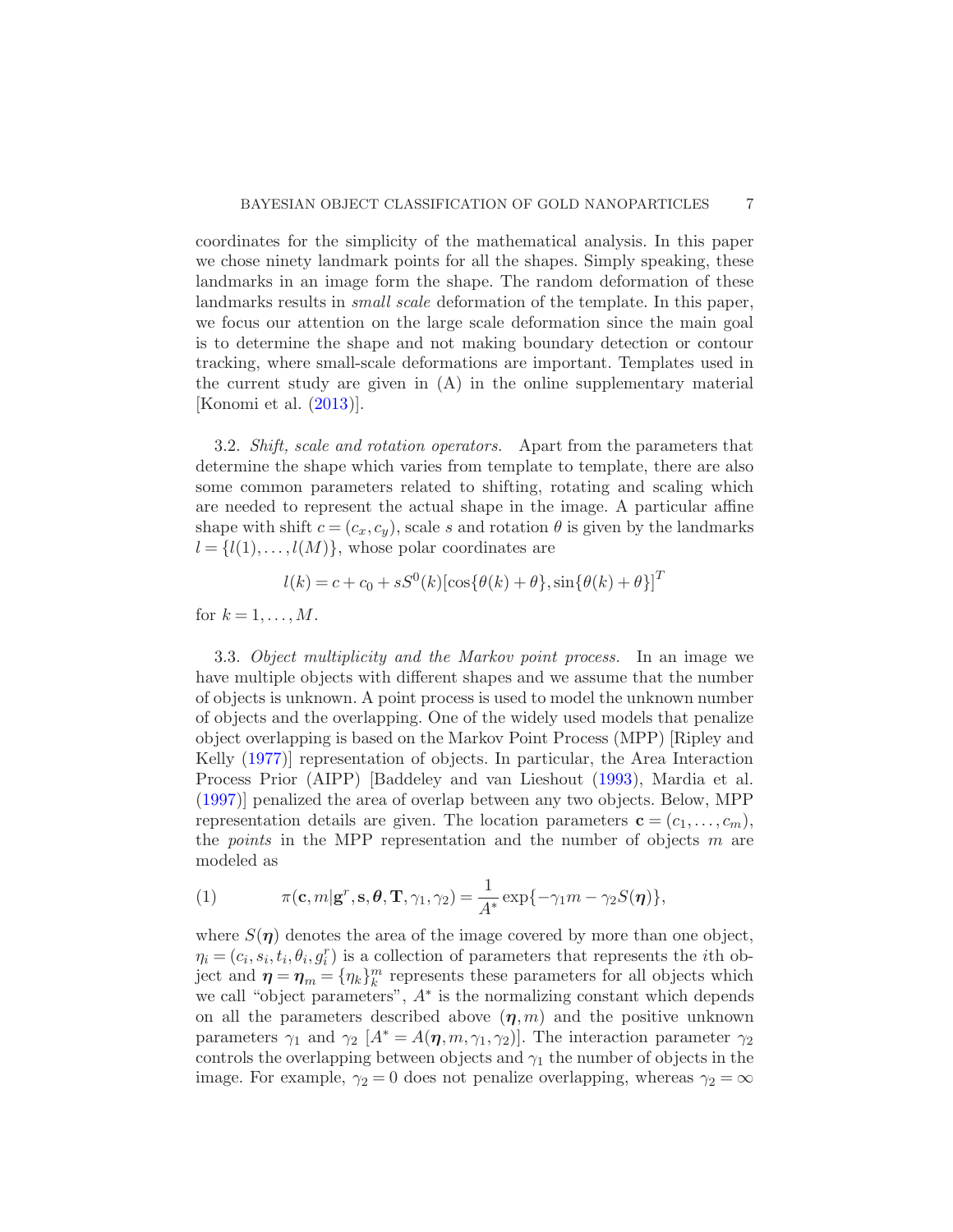does not allow overlapping at all. Prior distributions for  $\gamma_1$  and  $\gamma_2$  are considered in subsequent sections. Another way to penalize object overlapping is the two-way interaction:

$$
\pi(\mathbf{c}, m|\boldsymbol{\eta}) = \frac{1}{A^*} \exp\bigg\{-\gamma_1 m - \gamma_2 \sum_{i < j} |R(\eta_i) \cap R(\eta_j)|\bigg\}
$$

 $\times I$  [no three or more objects have common area].

The indicator term will not allow three or more objects to overlap in the same area,  $R(\eta_i)$  is the region of a single object characterized by its parameters  $\eta_i$  and  $R(\eta_i) \cap R(\eta_j)$  is the overlapping area between the *i*th and the jth object. We can generalize this case to allow more objects to overlap in a region and also penalize with a different parameter  $\gamma_k$ . Investigating such models is out of the scope of this paper. For notational convenience, we introduce  $\gamma = (\gamma_1, \gamma_2)$  to represent the MPP parameters and define  $\mathbf{T} =$  $\mathbf{T}_m\{t_i\}_{i=1}^m$ ,  $\mathbf{s} = \mathbf{s}_m = \{s_i\}_{i=1}^m$ ,  $\boldsymbol{\theta} = \boldsymbol{\theta}_m = \{\theta_i\}_{i=1}^m$ ,  $\mathbf{g}^r = \mathbf{g}_m^r = \{g_i^r\}_{i=1}^m$  to be used subsequently.

#### <span id="page-7-0"></span>4. Model.

4.1. The likelihood function. Due to the electron absorption, the mean intensity of the background is larger than the mean intensity of the regions occupied by the NPs. Furthermore, since each nanoparticle has different volume size, the mean pixel intensity for each nanoparticle is different, which is evident from the representative TEM images of gold NPs shown in Figure [1.](#page-4-0) It can also be observed that the overlapping regions usually have lower intensity because they absorb more electrons in that region. For tractability, we consider the darkest region to be the dominant region in determining the configuration of the objects with which it is overlapping. Due to specific arrangements of the atoms inside any single nanoparticle, the neighboring pixels have similar intensities. An appropriate choice for the covariance function in such scenarios is the popular Conditional Autoregressive (CAR) model [Cressie [\(1993](#page-27-6))]. Computationally, a much simpler model is the independent noise model [Baddeley and van Lieshout [\(1993](#page-27-3)), Mardia et al. [\(1997](#page-28-10)), Rue and Hurn [\(1999](#page-29-5))].

After analyzing both real and simulated data sets, the posterior specification of the parameters did not change much even if we replaced the CAR model with the independent Gaussian noise model. An added advantage with the independent Gaussian noise model is that it is a lot simpler. We denote  $\mu = \mu_m = (\mu_0, \dots, \mu_m)$  as the mean vector and  $\sigma^2 = \sigma_m^2 = (\sigma_0^2, \sigma_1^2, \dots, \sigma_m^2)$ as the variance vector for the background and objects intensity. To facilitate the notation, we use  $\mathbf{\Theta} = (\eta, m, \mu, \sigma^2)$ . In this case the likelihood can be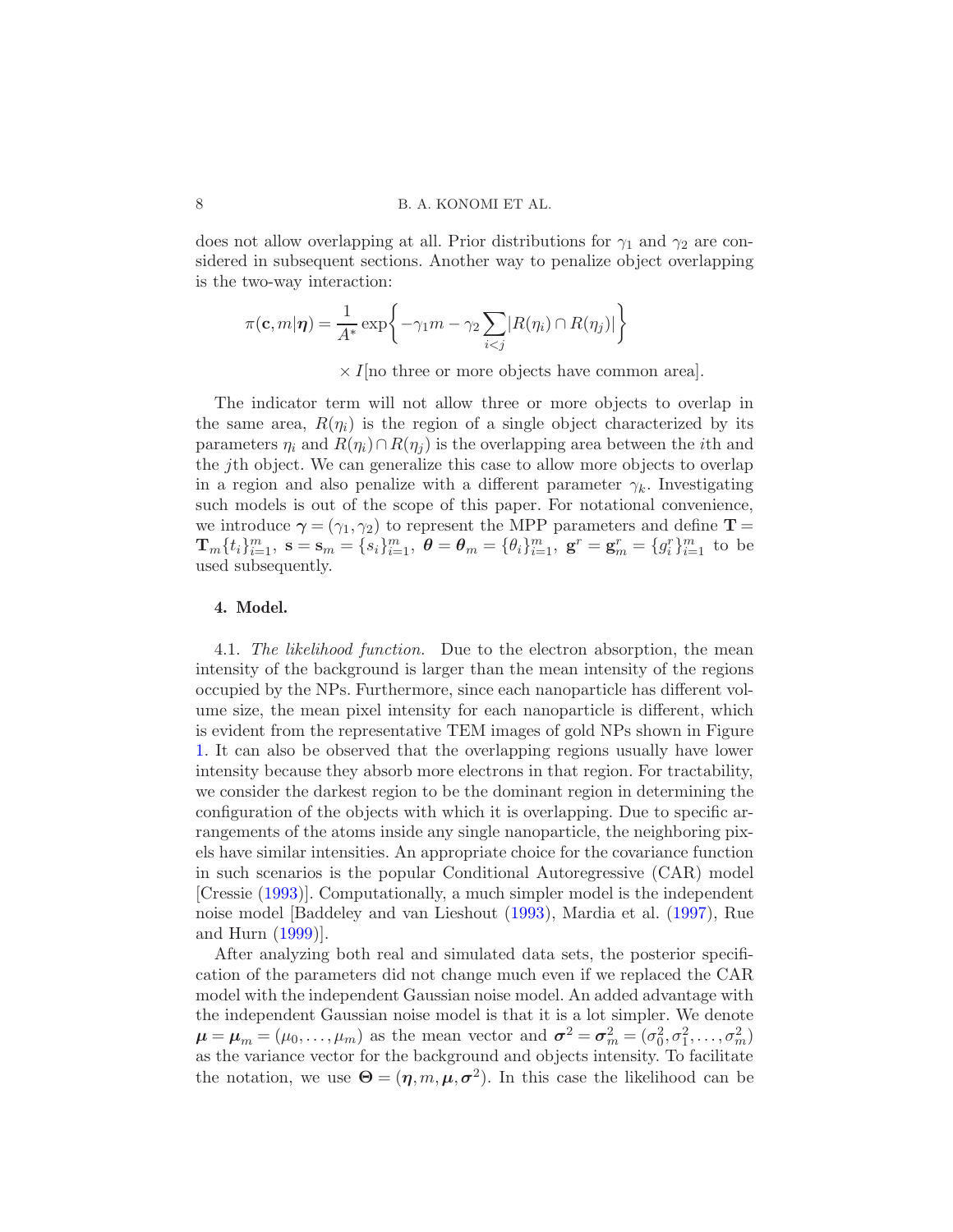written as

<span id="page-8-0"></span>(2) 
$$
f(Y|\Theta) \propto \prod_{p=1}^{N} \exp\bigg\{-\frac{1}{2\phi(x_p)}(y_p - \delta(x_p))^2\bigg\},\,
$$

where N is the number of pixels,  $x_p$  is the pth pixel,  $\delta(x_p)$  is the mean of the pth pixel,  $\phi(x_p)$  is the function of the variance depending on the pixel and  $y_p$ is the intensity of the pth pixel. More explicitly, the mean intensity for pixels covered by more than one object is taken to be the minimum mean intensity of the objects covering the pixels and with variance which corresponds to the variance of that object.

For example, in the case where we allow only two-way interaction, equation [\(2\)](#page-8-0) can be written as

<span id="page-8-2"></span>
$$
f(Y|\Theta)
$$
\n
$$
(3) \quad \propto \exp\left\{-\frac{1}{2\sigma_0^2} \sum_{\nu \in R(\eta_0)} (y_{\nu_0} - \mu_0)^2 - \sum_{i=1}^m \frac{1}{2\sigma_i^2} \sum_{\nu \in R(\eta_i) \setminus R_{(-i)}} (y_{\nu_i} - \mu_i)^2 - \sum_{i < j} \frac{1}{2\min_{(\mu_i, \mu_j)} (\sigma_i^2, \sigma_j^2)} \sum_{\nu \in (R(\eta_i) \cap R(\eta_j))} (y_{\nu_{i,j}} - \min(\mu_i, \mu_j))^2\right\},
$$

where  $R_{(-i)}$  is the region occupied by all objects (NPs) without the *i*th object and  $R(\eta_0)$  is the area of the background.

<span id="page-8-1"></span>4.2. Prior specification. We elicit the joint prior distribution hierarchically as follows:

(4)  
\n
$$
\pi(\Theta, \gamma) = \pi(\Theta | \gamma) \pi(\gamma)
$$
\n
$$
= \pi(\mu, \sigma^2) \pi(\eta, m | \gamma) \pi(\gamma)
$$
\n
$$
= \pi(\mu, \sigma^2) \pi(c, m | \gamma, g^r, s, \theta, T) \pi(g^r, s, \theta, T) \pi(\gamma).
$$

In the above expression  $\pi(\mu, \sigma^2)$  is the prior of the means and the variances of the background and the objects,  $\pi(\mathbf{c}, m | \boldsymbol{\gamma}, \mathbf{g}^r, \mathbf{s}, \boldsymbol{\theta}, \mathbf{T})$  is the joint prior of the locations and the number of the objects as given in equation (1),  $\pi(\mathbf{g}^r, \mathbf{s}, \theta, \mathbf{T})$  is the joint prior on all the "object parameters" except the locations and  $\pi(\gamma)$  is the prior on the interaction parameters.

We assume independent  $(\mu_i, \sigma_i^2)$  pairs and assign a noninformative prior for each of these pairs:

(5) 
$$
\pi(\mu, \sigma^2) = \prod_{i=0}^m \pi(\mu_i, \sigma_i^2) \propto \prod_{i=0}^m (\sigma_i^2)^{-1}.
$$

All the "object parameters" except the locations are assumed to be independent from object to object. Also, the scale, rotation and template within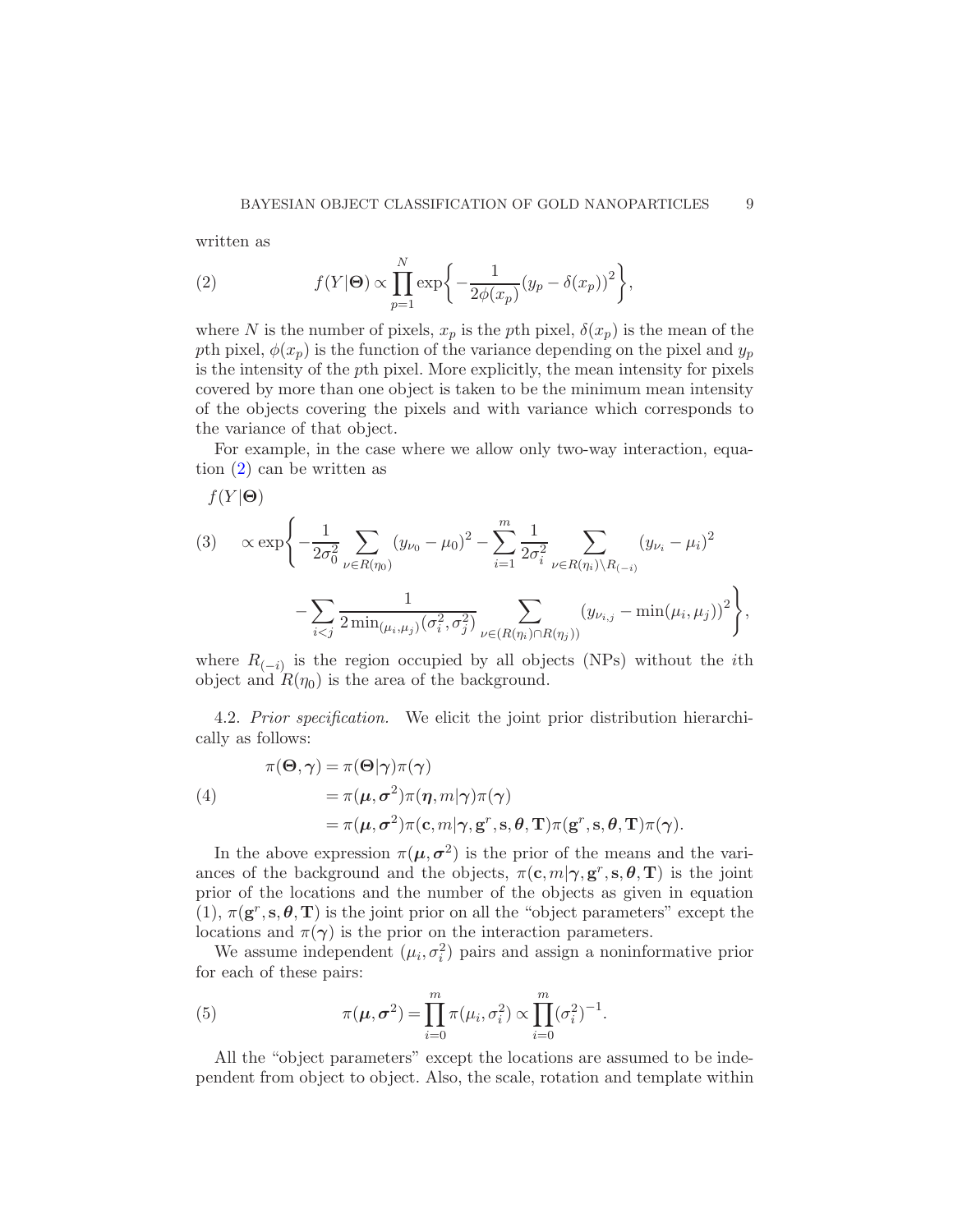the object parameters are assumed to be independent of other parameters while  $g_i^r$  is assumed to be closely related to the template  $T_i$  (shape). We remind the reader that  $g_i^r$  are different from template to template. In mathematical form we have

(6) 
$$
\pi(\mathbf{g}^r, \mathbf{s}, \boldsymbol{\theta}, \mathbf{T}) = \prod_{i=1}^m \pi(s_i) \pi(\theta_i) \pi(g_i^r | T_i) \pi(T_i).
$$

We assign a uniform prior for  $s_i$  which is proportional to the size of the image  $S_{\text{max}}$ , that is,  $\pi(s_i) \sim U(0, S_{\text{max}})$ . All other shapes, except circles, have a rotation parameter  $\theta \in (0, \pi]$ . The prior density for  $\theta$  is  $\pi(\theta) \sim$  $\{|\cos(\theta)| + \pi^{-1}\}/3$ , which favors values near  $\theta = 0$  and  $\theta = \pi$ . The circle and square do not have a random pure parameter, while the other considered templates have at least one random pure parameter. All these parameters have one basic characteristic: they are constrained to take values between two variables  $(a_1, a_2)$ . We use altered location and scale Beta distribution as a prior given by

$$
\pi(g_i^r) = \frac{1}{\text{Beta}(\alpha, \beta)} \frac{(g_i^r - a)^{\alpha - 1} (b - g_i^r)^{\beta - 1}}{(b - a)^{\alpha + \beta - 1}},
$$

where  $a, b, \alpha, \beta$  are different for the three different cases. Furthermore, we have used the uniform discrete distribution to specify the prior for the template,  $T_i$ .

For both the object process parameters  $\gamma_1, \gamma_2$  we assume independent lognormal distribution priors with parameters which determine a mean close to 100 and large variance,  $\gamma_1 \sim LN(\alpha_1, \delta_1)$ ,  $\gamma_2 \sim LN(\alpha_2, \delta_2)$ . We calibrated priors such that inference is as invariant as possible to changes in the image resolution by defining parameters in physical units rather in terms of pixels, and tried to retain their physical interpretation wherever possible. For example, when we zoom out of an image, we may see a great number of objects in the purview, and the perceived.

4.3. The posterior distribution. The model proposed above is a hierarchical model of the form

(7)  
\n
$$
y|\mathbf{\Theta} \sim f(y|\mathbf{\Theta}),
$$
\n
$$
\mathbf{\Theta}|\gamma \sim \pi(\mathbf{\Theta}|\gamma) \equiv \frac{1}{A^*} \pi^*(\mathbf{c}, m|\gamma, \mathbf{g}^r, \mathbf{s}, \mathbf{\theta}, \mathbf{T}) \pi(\mathbf{g}^r, \mathbf{s}, \mathbf{\theta}, \mathbf{T}|m),
$$
\n
$$
\gamma|\alpha_1, \delta_1, \alpha_2, \delta_2 \sim \pi(\gamma|\alpha_1, \delta_1, \alpha_2, \delta_2),
$$

where  $\alpha_1, \delta_1, \alpha_2, \delta_2$  are known values,  $A^*$  is a random intractable normalizing constant and  $\pi^*(c, m | \gamma, g^r, s, \theta, T)$  is the MPP prior without the normalizing constant.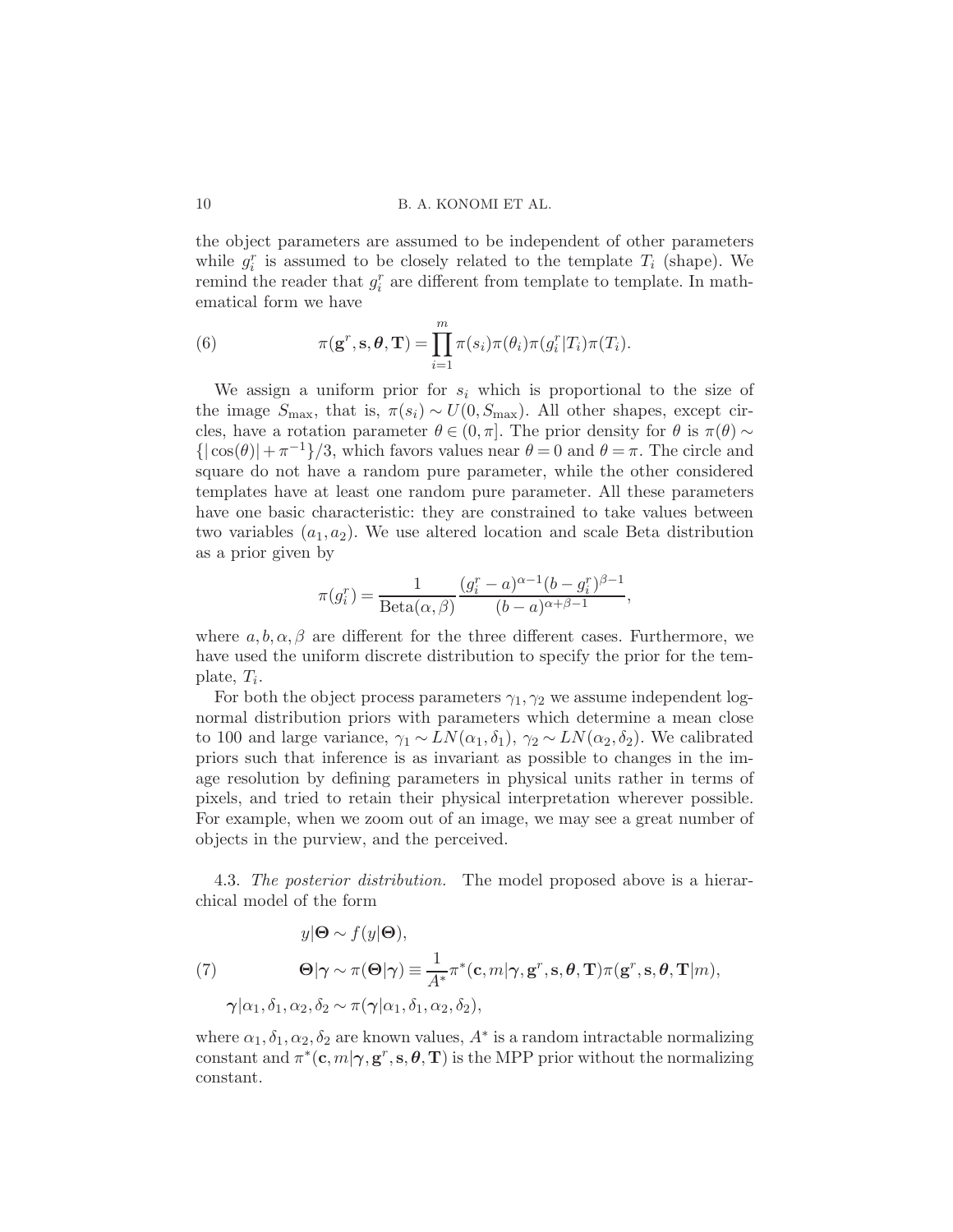The posterior distribution of the parameters  $p(\eta, \mu, \sigma, m, \gamma | y)$  is proportional to the product of  $(a)$ ,  $(b)$  and  $(c)$  in the above hierarchical representation:

$$
p(\mathbf{\Theta}, \boldsymbol{\gamma} | y)
$$
  
\n
$$
\propto \pi(\boldsymbol{\gamma})\pi(\boldsymbol{\mu}, \sigma^2 | \boldsymbol{\eta})\pi(\boldsymbol{\eta} | \boldsymbol{\gamma})f(y | \boldsymbol{\eta}, \boldsymbol{\mu}, \sigma^2)
$$
  
\n(8)  
\n
$$
= \frac{1}{A^*}\pi^*(\mathbf{c}, m | \boldsymbol{\gamma}, \mathbf{g}^r, \mathbf{s}, \boldsymbol{\theta}, \mathbf{T})\pi(\mathbf{g}^r, \mathbf{s}, \boldsymbol{\theta}, \mathbf{T})\pi(\boldsymbol{\mu}, \sigma^2)\pi(\boldsymbol{\gamma})f(y | \boldsymbol{\eta}, \boldsymbol{\mu}, \sigma^2)
$$
  
\n
$$
= \frac{1}{A^*}p^*(\boldsymbol{\eta}, \boldsymbol{\mu}, \sigma, m, \boldsymbol{\gamma} | y).
$$

We use the Markov chain Monte Carlo (MCMC) computation algorithm to carry out the inference since the posterior distribution is analytically intractable and the point process prior has a random intractable normalizing constant. To facilitate the discussion, we call  $p^*(\eta, \mu, \sigma, m, \gamma | y)$  the pseudo posterior distribution.

<span id="page-10-0"></span>5. Posterior computation using MCMC. The MCMC algorithm used in this paper can be described as a two-stage Metropolis–Hastings algorithm. We first sample the parameters from the pseudo posterior distribution followed by a Monte Carlo Metropolis–Hastings step to account for A<sup>∗</sup> [Liang and Jin  $(2011)$ , Liang, Liu and Carroll  $(2010)$ .

The MCMC algorithm will have the following form:

- Given the current state  $\Theta^k, \gamma^k$  draw  $\Theta', \gamma'$  from  $p^*$  using any standard MCMC sampler.
- Given all the parameters, simulate auxiliary variables  $z_1, \ldots, z_M$  from the likelihood  $z \sim f(z; \Theta')$  using an exact sampler.
- Estimate  $R = \frac{A(\eta', m', \gamma')}{A(\eta k, m k, \gamma k')}$  $\frac{A(\boldsymbol{\eta}^{\prime},m,\boldsymbol{\gamma}^{\prime})}{A(\boldsymbol{\eta}^{k},m^{k},\boldsymbol{\gamma}^{k})}$  as

$$
\hat{R} = \frac{1}{M} \sum_{i=1}^{M} \frac{f(z; \mathbf{\Theta}')}{f(z; \mathbf{\Theta}^k)} \frac{\pi(\mathbf{\Theta}'|\boldsymbol{\gamma}')}{\pi(\mathbf{\Theta}^k|\boldsymbol{\gamma}^k)} \frac{\pi(\boldsymbol{\gamma}')}{\pi(\boldsymbol{\gamma}^k)},
$$

which is also known as the importance sampling  $(IS)$  estimator of R. • Compute (estimate) the MH rejection ratio  $\alpha$  as

(9) 
$$
\hat{\alpha} = \frac{1}{\hat{R}} \frac{p^*(\mathbf{\Theta}', \boldsymbol{\gamma}')}{p^*(\mathbf{\Theta}_k, \boldsymbol{\gamma}_k)} \frac{Q(\mathbf{\Theta}', \boldsymbol{\gamma}' \to \mathbf{\Theta}^k, \boldsymbol{\gamma}^k)}{Q(\mathbf{\Theta}^k, \boldsymbol{\gamma}^k \to \mathbf{\Theta}', \boldsymbol{\gamma}') } = \frac{1}{\hat{R}}.
$$

<span id="page-10-1"></span>The last equation is true since  $Q = p^*$ . So, the above approximates the normalizing constant of the posterior.

• Accept  $\Theta', \gamma'$  with probability min $(1; \hat{\alpha})$ .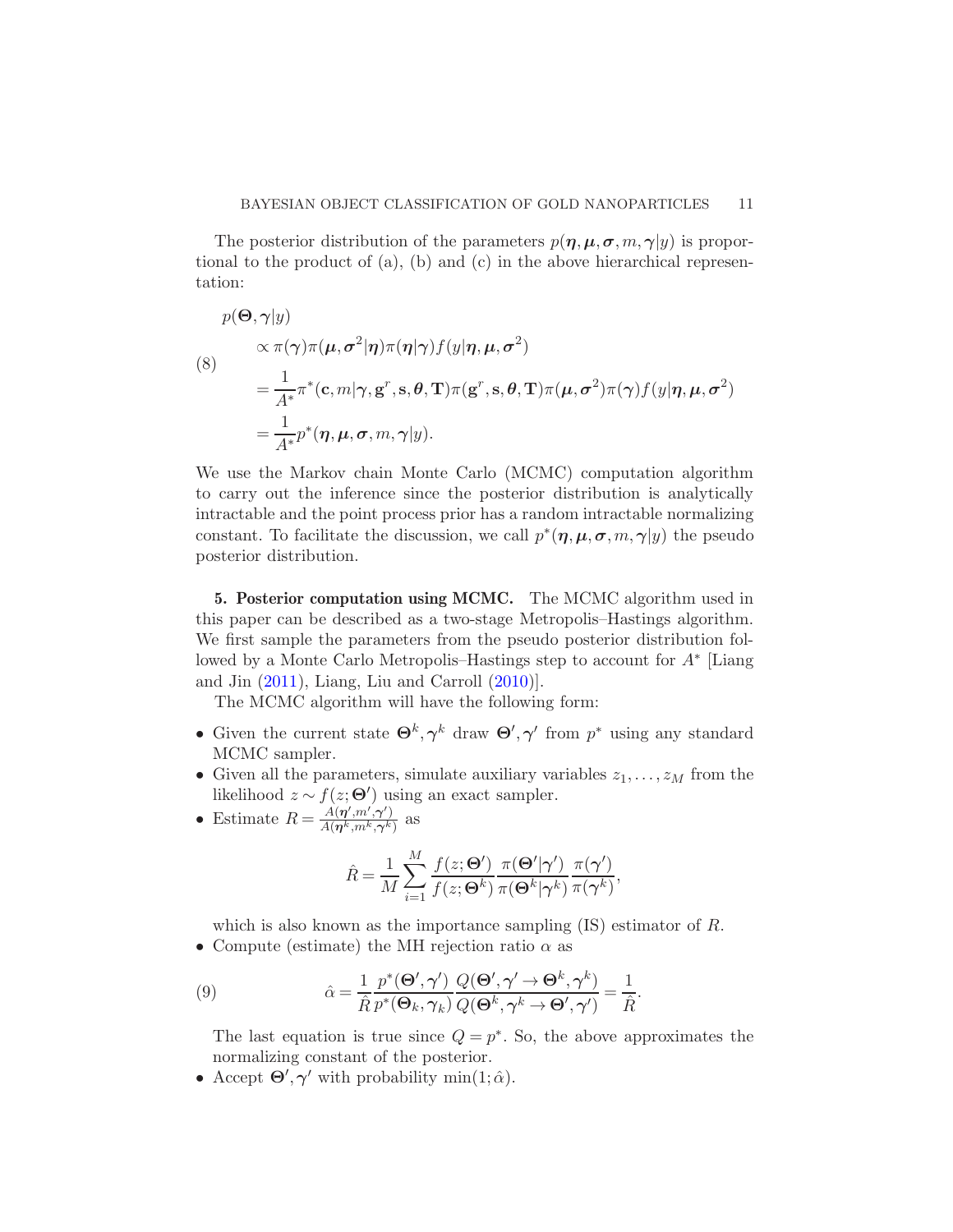Simulating auxiliary variables  $z_i$  from the likelihood is straightforward and simply requires us to sample from normal distribution with parameters defined at the proposed state of the sampler. The challenge lies in drawing from the pseudo posterior.

A generalized Metropolis-within-Gibbs sampling with a reversible jump step is used to simulate from the pseudo posterior distribution with known number of objects. Additionally, a reversible jump MCMC (RJ-MCMC) with spatial birth-death as well as merge-split move is invoked to sample the number of objects and their corresponding parameters.

We draw from the joint pseudo posterior  $p^*(\mu, \sigma^2, \eta, \gamma, m|y)$  by alternately drawing from the conditional pseudo posteriors of  $\mu, \sigma^2 \eta | m, y, \gamma$ ,  $\boldsymbol{\gamma} | \boldsymbol{\mu}, \boldsymbol{\sigma}^2 \boldsymbol{\eta}, m, y \text{ and } m | \boldsymbol{\eta}, \boldsymbol{\mu}, \boldsymbol{\sigma}^2, \boldsymbol{\gamma}, y \text{ as follows: }$ 

- Draw  $\eta^{k+1}, \mu^{k+1}, \sigma^{k+1}$  from  $p^*(\eta, \mu, \sigma | m^k, \gamma^k, y)$  using a Metropolis-within-Gibbs sampler.
- Draw  $m^{k+1}$  from the pseudo posterior  $p^*(m|\boldsymbol{\mu}^{k+1}, \boldsymbol{\sigma}^{k+1}, \boldsymbol{\eta}^{k+1}, \gamma^k, y)$  using a RJ-MCMC.
- Draw  $\gamma_1^{(k+1)}$  $\gamma_1^{(k+1)}, \gamma_2^{(k+1)}$  $2^{(k+1)}$  from the distribution  $p^*(\gamma|y, \Theta)$  using an M-H step.

We explain these steps in detail, in the following paragraphs.

5.1. Updating  $\eta, \mu, \sigma$ , given m and  $\gamma$ . The conditional distribution of  $p^*(\eta | \mu, \sigma^2, m, y)$  does not have any closed form and the same is true for the conditional distribution of every component or group of components of  $\eta$ . A Gibbs sampling step which contains Metropolis–Hastings steps and RJ-MCMC steps is utilized. In the online supplementary material (B) [Konomi et al. [\(2013](#page-28-15))] we give the Metropolis–Hastings updates for  $(\eta, \mu, \sigma)$  excluding T, which is given next.

5.1.1. Updating the template  $T_j$  (swap move). We can view the problem of shape selection as a problem of model selection between  $M_{j,t_1}, \ldots, M_{j,t_D}$ , where  $M_{j,t_i}$  represents the model with template  $t_i$ . Moving from shape to shape is considered a difficult task since not only the pure parameters that characterize the template are different, but also the parameter specification may not have the same meaning across templates. For example, one can argue that the scaling parameter of a circle can be different from the scaling parameter of a triangle. The move from shape to shape is based on the rule that both shapes should have the same area and the centers of both shapes are the same. This increases the likelihood of generating good proposals. For the particular shapes we deal with, the equality of area also means equality of the scaling parameter. This means that all of the above models  $M_{i,t_i}$  have the same scaling  $s_j$  and location  $c_j$  parameters. The rotation parameter,  $\theta$ , can be chosen such that the proposed shape overlap "matches" as much as possible to the existing shape given the same  $(s_i, c_j)$  or simply one may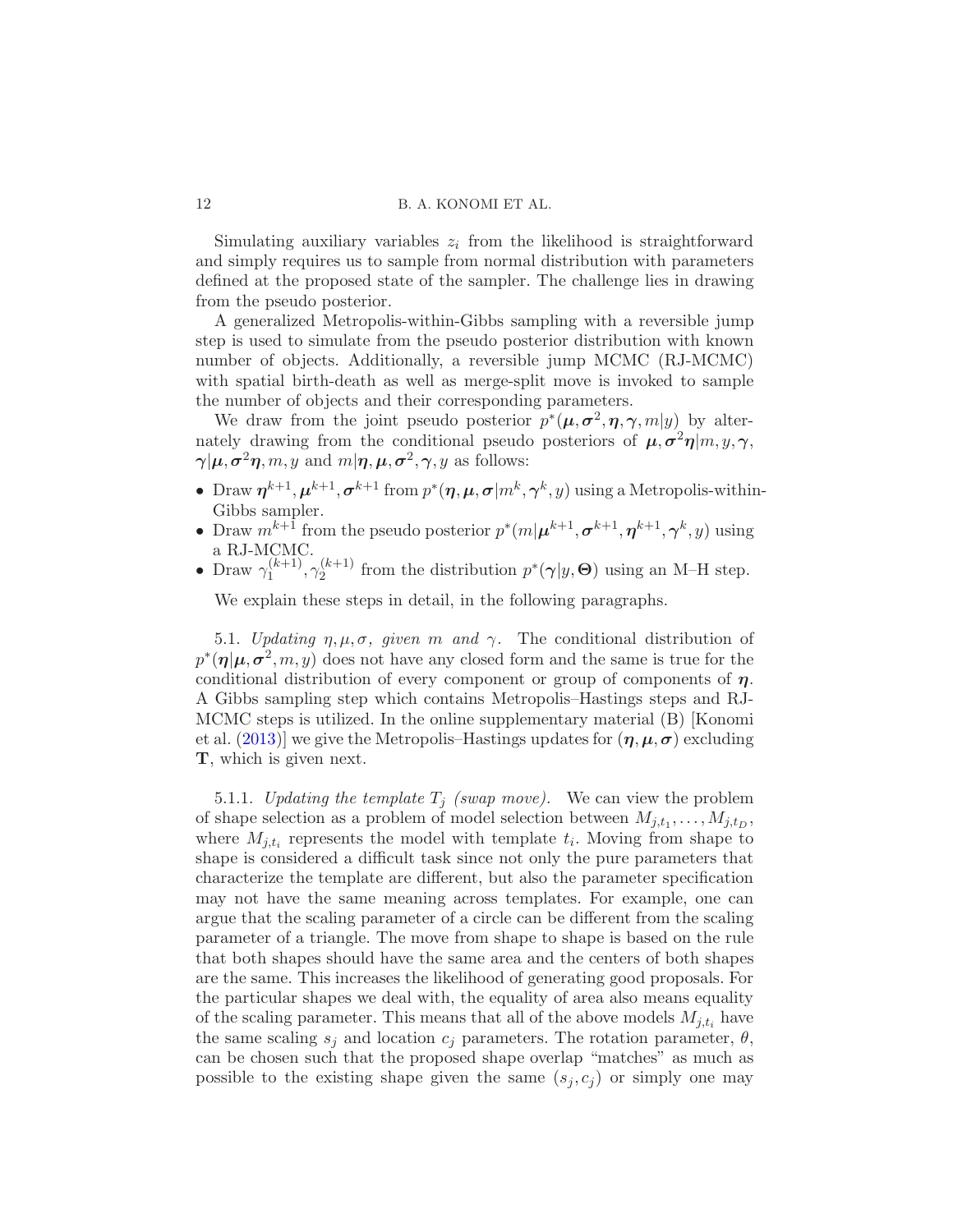retain the same  $\theta$  while changing shapes. The *pure random* parameters are the only parameters that do not have a physical meaning when we change the shape and also their number could vary from shape to shape. Reversible Jump MCMC is used successfully for problems with different dimensionality and is characterized by introducing auxiliary variables for the unmatched parameters [Green [\(1995](#page-28-14))]. This is the approach we follow in this paper. For more details see Appendix [A.](#page-25-0)

5.2. Updating m. Two different types of moves are considered in updating the number of objects: birth-death and split-merge. In the death step, one chosen-at-random object is deleted and in the birth step, one object with parameters generated from the priors is added. In the merge step we consider the case where two objects die and give birth to a new one and in the split step two new objects are created in the place of one. For more detail see Appendix [B.](#page-25-1)

5.3. Updating  $\gamma$ . The random walk log-normal proposal is used to sample from the pseudo posterior distribution of  $\gamma$ ,  $p^*(\gamma | \Theta, y)$ .

<span id="page-12-0"></span>6. Simulations. In this section we use a simulation study to evaluate the performance of our proposed MCMC method. We consider two examples wherein a  $200 \times 200$  image with ten objects each are generated from the prior distributions described in Section [4.2](#page-8-1) with area interaction parameter  $\gamma_2 = 40$  and  $\gamma_2 = 10$ , respectively. The pixels inside each object have constant mean, which is different from object to object. The covariance matrix is chosen from a CAR model with parameters very close to the extreme dependence. Objects in both the example images have different morphological properties and belong to the five different shape families described in Section [2.](#page-3-0) The image used in the first example is shown in Figure [2\(](#page-13-0)a) and the second is shown in Figure  $2(b)$  $2(b)$ . For the example images, the MCMC samples drawn from the posterior distribution of  $\gamma_2$  are given in Figure [3.](#page-13-1) From these simulations, we can see that the Markov chain mixes well and the posterior mean is close to the true values we used to simulate the data. Values close to 40 are drawn in example 1 [Figure [1\(](#page-4-0)a)], while values close to 10 are drawn in example 2 [Figure [2\(](#page-13-0)b)]. A general observation in the simulations is that the variance of the posterior distribution of  $\gamma_2$  depends on the value of  $\gamma_2$ . For large values of  $\gamma_2$  we observe relatively larger posterior variance than for small values. Another significant observation is that there is a dependence on the accuracy and the variance of the posterior distribution of  $\gamma_2$  on the number and size of objects. To investigate this phenomenon, we fixed the value of  $\gamma_2$  but simulated images with a different number of objects and sizes. As we increase the number and the size of objects, the posterior distribution of  $\gamma$  will be closer to the true value. Below, we discuss two features of our method using the two examples.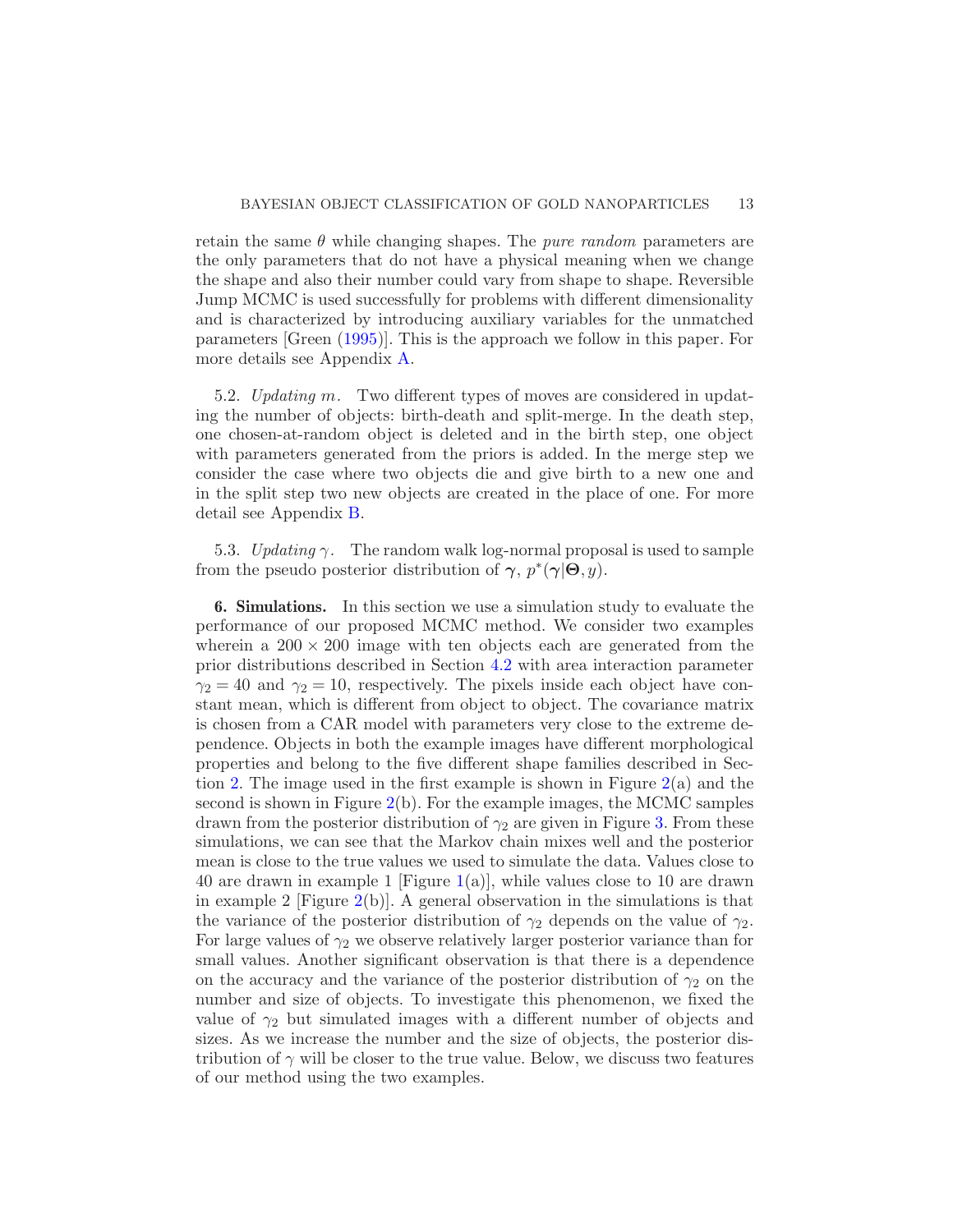

<span id="page-13-0"></span>FIG. 2. Two different simulated images with ten objects,  $m = 10$ , and two different values for the interaction parameter  $\gamma_2$ . The value of the interaction parameter is related to the degree of overlapping.

6.1. Unknown AIPP parameters. We demonstrate one of the advantages of treating the AIPP parameters as unknown. First, we compare the MCMC results from the proposed model with the results of the model that does not penalize overlapping. More specifically, we treat  $\gamma_2$  as a random variable in the first scenario, and then consider it known and misspecified in the second scenario. In both the runs, the parameter  $\gamma_1$  is set to its true value 10. The MCMC posterior distribution of m for the image in Figure  $2(a)$  $2(a)$ , in a total of 12,000 iterations, is recorded and presented for these two different cases in Figure [4.](#page-14-0) The distribution of the number of objects m in the case of  $\gamma_2 = 0$ is mostly a misspecification of the real image. In this case we have a sample



<span id="page-13-1"></span>FIG. 3. Trace plot of the last  $10^4$  MCMC sample values from the posterior of  $\gamma_2$  for the two different simulated images: (a) for the first image where  $\gamma_2 = 40$  and (b) for the second image where  $\gamma_2 = 10$ . The MCMC for both cases converges to right skewed distributions with different medians.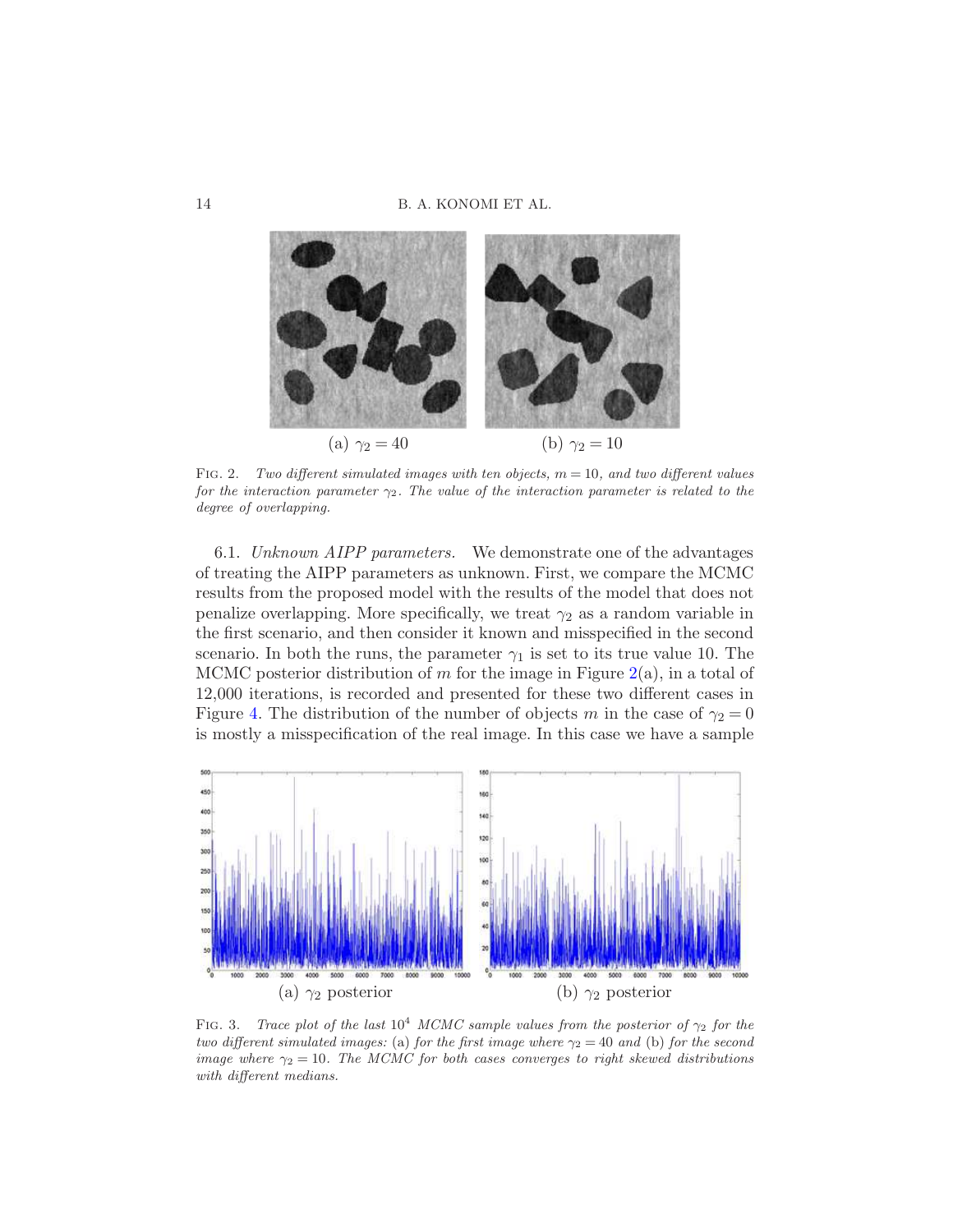#### BAYESIAN OBJECT CLASSIFICATION OF GOLD NANOPARTICLES 15



<span id="page-14-0"></span>FIG. 4. Distribution of the number of objects, m, considering (a)  $\gamma_2 = 0$  and (b)  $\gamma_2$ random. Considering an area interaction penalty in our application will improve the convergence of the MCMC algorithm to the right number of objects.

of up to 18 objects, which is almost twice the original number of objects. An obvious overestimation of the number of objects in the posterior distribution occurs when we do not penalize the overlapping. On the other hand, when we choose  $\gamma_2$  as a random variable 90% of the posterior simulated number of objects represent the true number of objects. Treating  $\gamma_2$  as unknown, in comparison with  $\gamma_2 = 0$ , yields a better fit and improves classification. For the case where  $\gamma_2$  is fixed at a value different from zero, the answer depends on how close the original and the assumed value of  $\gamma_2$  are. If we fix the value of  $\gamma_2$  in the range determined from the MCMC updates, the results on the number of particles and shape analysis are not very different from the original values. Nevertheless, values outside the range can change the results dramatically. The same observations are true for the second simulated image [Figure  $2(b)$  $2(b)$ ] as well.

6.2. Split and merge moves. Another feature of our proposed method is the split and merge type of move. We can see the merge and split step in action in Figures [5](#page-15-0) and [6,](#page-15-1) respectively. In the absence of this type of move, it would have required a large number of MCMC iterations to arrive at the configurations shown. We present the two different move steps that occurred in the two simulated images. The 1000th and the 1500th MCMC iteration is given for the first image. In addition to different changes that have occured, there is an obvious merge move step, wherein the seventh and eighth objects in Figure [5\(](#page-15-0)a) are merged to form the seventh object in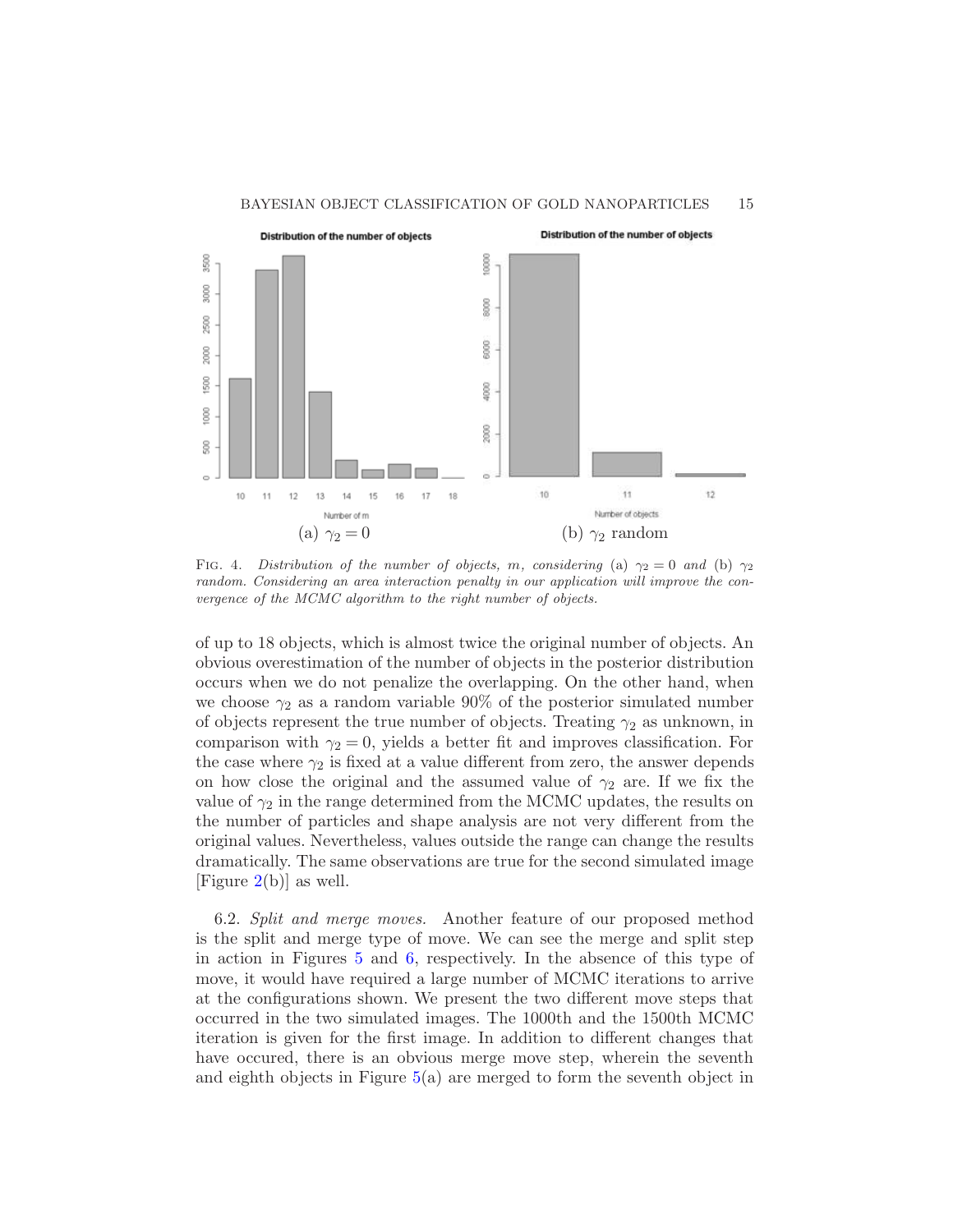

Fig. 5. Merge step in action: object configuration (a) before merge (b) after merge. We chose MCMC movements with low acceptance probability ratio to show the success of our method. There is always a chance for the algorithm to be trapped into local minima if we do not use the right MCMC moves and proposals.

<span id="page-15-0"></span>Figure [5\(](#page-15-0)b). Similarly, we show the split move in action using example 2. Snapshots taken at the 1400th and the 1700th MCMC iterations for example 2 are given in Figure [6\(](#page-15-1)a) and (b). Not only an obvious split step has occurred but also we can see the different deviations of the boundaries which are related to the object representation parameters.

6.3. Implementation details. All the simulations and the algorithms were implemented in MATLAB, running on a Xeon dual core processor clocking 2.8 GHz with 12 GB RAM. MCMC chains are initialized by using classical image processing tools. All the five templates are randomly assigned to



<span id="page-15-1"></span>(a) 1400th iteration (b) 1700th iteration

FIG. 6. Split step in action: object configuration (a) before split (b) after split. It is obvious that other MCMC movements have occurred as well since shape parameters such as location, size and rotation have changed.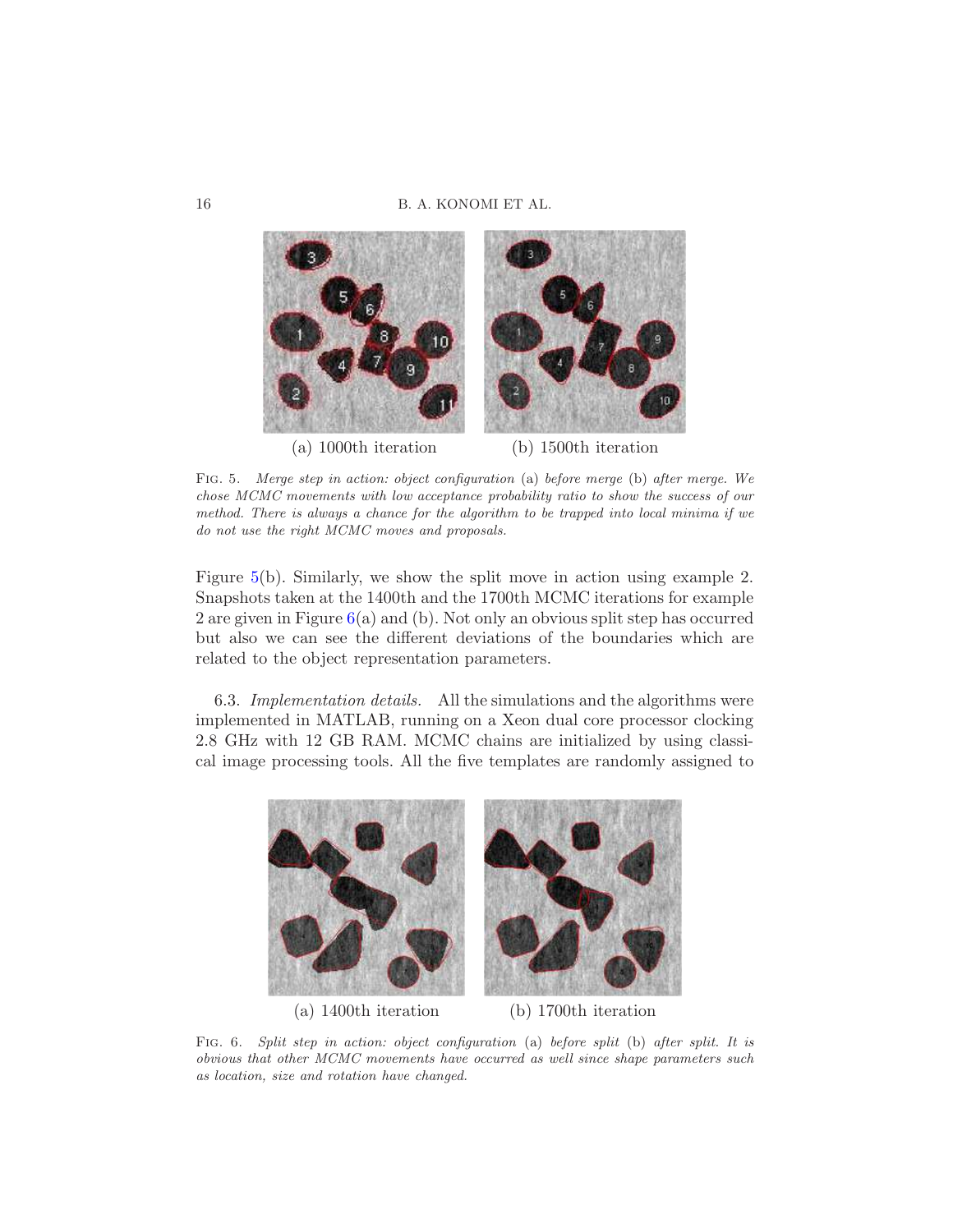complete template specification. The simulation time for the two examples is approximately two hours for 12,000 iterations. Convergence of the chains was observed within the first 1000 iterations. However, we point out that the computational time of the proposed method depends on the size of the image, the number of the objects and the complexity of overlapping, and burn-in time which strongly depends on the initial state of the chain.

In order to accelerate quick mixing, we take advantage of several classical image processing tools. Notable among these are the watershed image segmentation and certain morphological operator based image filtering techniques such as erosion, dilation etc. [Gonzalez and Woods [\(2007](#page-28-17))]. For example, we use watershed segmentation to decompose the image into subimages that have approximately nonoverlapping regions (in terms of objects). A repeated application of the erosion operator on the subimages, in conjunction with connected-component analysis and dilation operation, gives us an approximate count of number of objects and their morphological aspects. Such information can be used to initialize the chains and to construct proposal distributions required by the MCMC sampler. In addition, the region-based approach allows one to exploit distributed and parallel computing concepts to reduce simulation time and make the algorithm scalable. Further details are not presented here since morphological preprocessing is not the subject of the present work. We point out above that choices affect simulation time and may improve mixing but otherwise are not necessary for our proposed method to work. In addition, simulation time and effort required by the MCMC method required are relatively small compared to the time, effort and resources required to produce the NPs and finally obtain the TEM images which can exceed weeks.

<span id="page-16-0"></span>7. Application to gold nano particles. Using the MCMC samples, we can obtain the distribution of the particle size, which is characterized by the area of the nanoparticle and the distribution of the particle shape. The aspect ratio, defined as the length of the perimeter of a boundary divided by the area of the same boundary, can be derived from the combination of size, shape and the pure parameters. The statistics of size, shape and aspect ratio are widely adopted in nano science and engineering to characterize the morphology of NPs, and are believed to strongly affect the physical or chemical properties of the NPs [El-Sayed [\(2001](#page-27-7)), Nyiro-Kosa, Nagy and Posfai [\(2009](#page-29-9))]. For example, the aspect ratio is considered as an important parameter relevant to certain macro-level material properties because physical and chemical reactions are believed to frequently occur on the surface of molecules so that as the aspect ratio of a nanoparticle gets larger, those reactions are more active.

We apply our method to three different TEM images. The parameters that maximize the posterior distribution (MAP) obtained from the (MCMC) are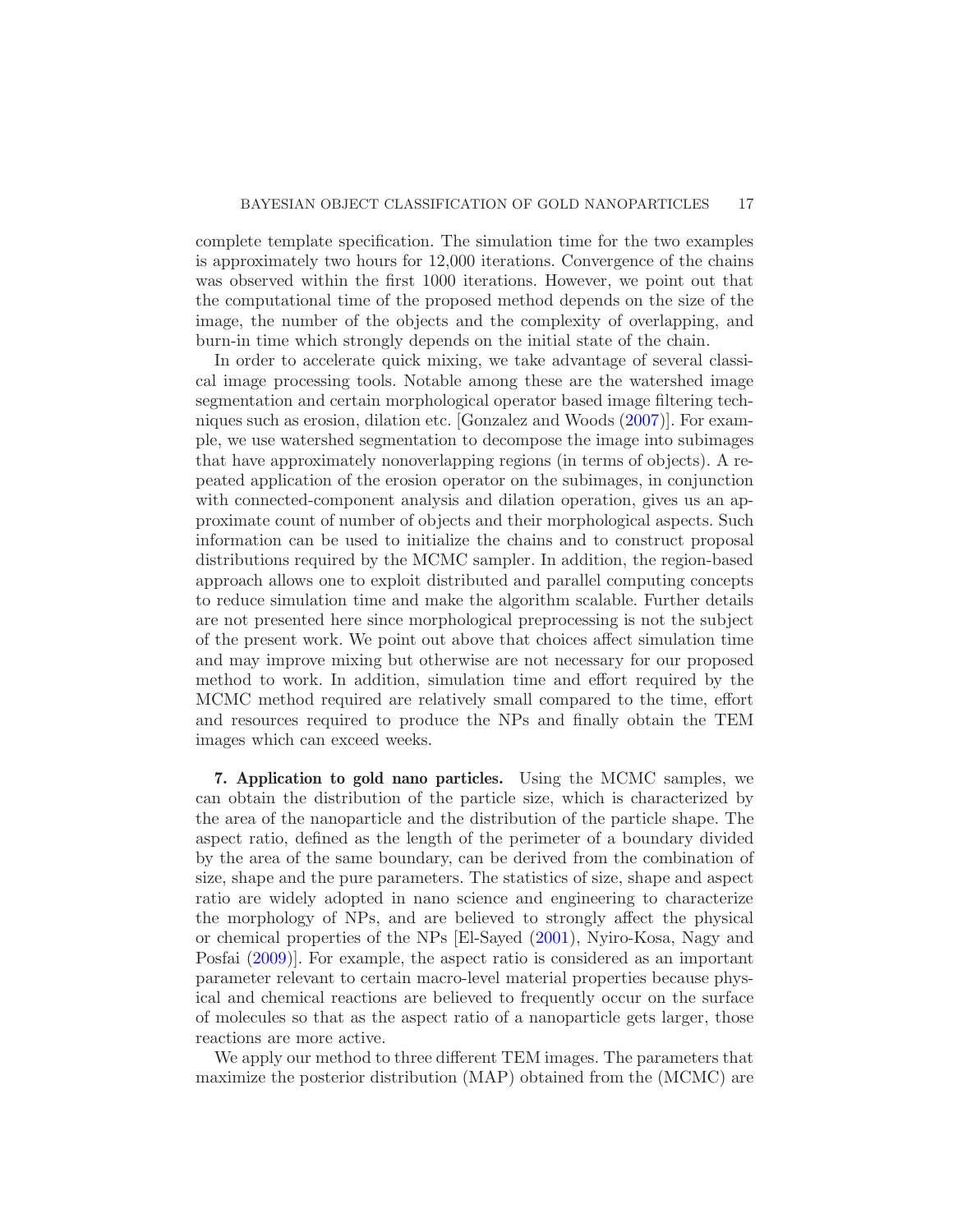presented in detail. Our classification results of particular type are verified by our collaborators with domain expertise; this manual verification appears the only valid way for the time being. More than 95% of the NPs in those images are classified correctly. This also includes the particles in the boundary as well as having overlapping regions. For completely observed objects, there is almost 100% correct classification.

We start our application with the image in Figure  $1(a)$  $1(a)$ . Morphological image processing operations, such as watershed transformation and erosion, can be used to get an approximate count of the number of NPs in the model [Gonzalez and Woods [\(2007](#page-28-17))]. They also can be used in initializing the MCMC chains and in constructing proposal distributions required by the MCMC sampler. The morphological image processing we used in this dissertation has the following steps: (1) image filtering and segmentation, (2) determining the number of objects, (3) estimating location, size and rotation parameters. We first transform the image from grey to a binary image and then apply watershed transformation to partition the image into subimages. In each binary subimage we apply erosion and dilation operations to find initial values for the parameters inside of each subimage. Because this morphological processing is not the subject of the present work, it is not presented in more detail. After the initial values are obtained from the preprocessing step, all five templates are randomly assigned for starting template specifications. From the MCMC sampler described in Section [5](#page-10-0) we obtain a random sample of the posterior distribution for all the parameters which characterize the NPs, namely, the *shape*  $\mathbf{T}$ , the *size* s, the *rotation*  $\theta$ , the random pure parameter  $g^r$ , the mean intensity  $\mu$  and the variance  $\sigma^2$ . We use this posterior sample for inferring the model parameters and extracting the morphological information of NPs with uncertainty in shape size and classification. To better present our results, we chose to work with the Maximum a posteriori (MAP) estimations of these parameters.

In Figure [7](#page-18-0) we show the TEM image and MAP estimates of the parameters for 20,000 MCMC sample. In Figure [8](#page-18-1) we present the parameters of s,  $g^r$  and  $\mu$  that correspond to the MAP estimate for all the number of objects,  $m$ , corresponding to that value. Summary statistics of the shape parameters are given in Table [1.](#page-19-0) From the table and the histogram it is clear that the mean intensity is different from nanoparticle to nanoparticle, justifying our assumption of different means in [\(3\)](#page-8-2). We also obtain the posterior probability of the classification for each of the objects. This probability depends on the complexity of the shape of the object. For example, object 2 has been classified as an ellipse with probability 0.98, whereas object 20 has been classified as an ellipse with probability 0.68 (circle with probability 0.32). In Table [1](#page-19-0) (and in all the following tables of this chapter) we presented the classification with the highest posterior probability of some of the nanopartiles. In this example we successfully deal with the object overlapping and objects laying on the boundaries.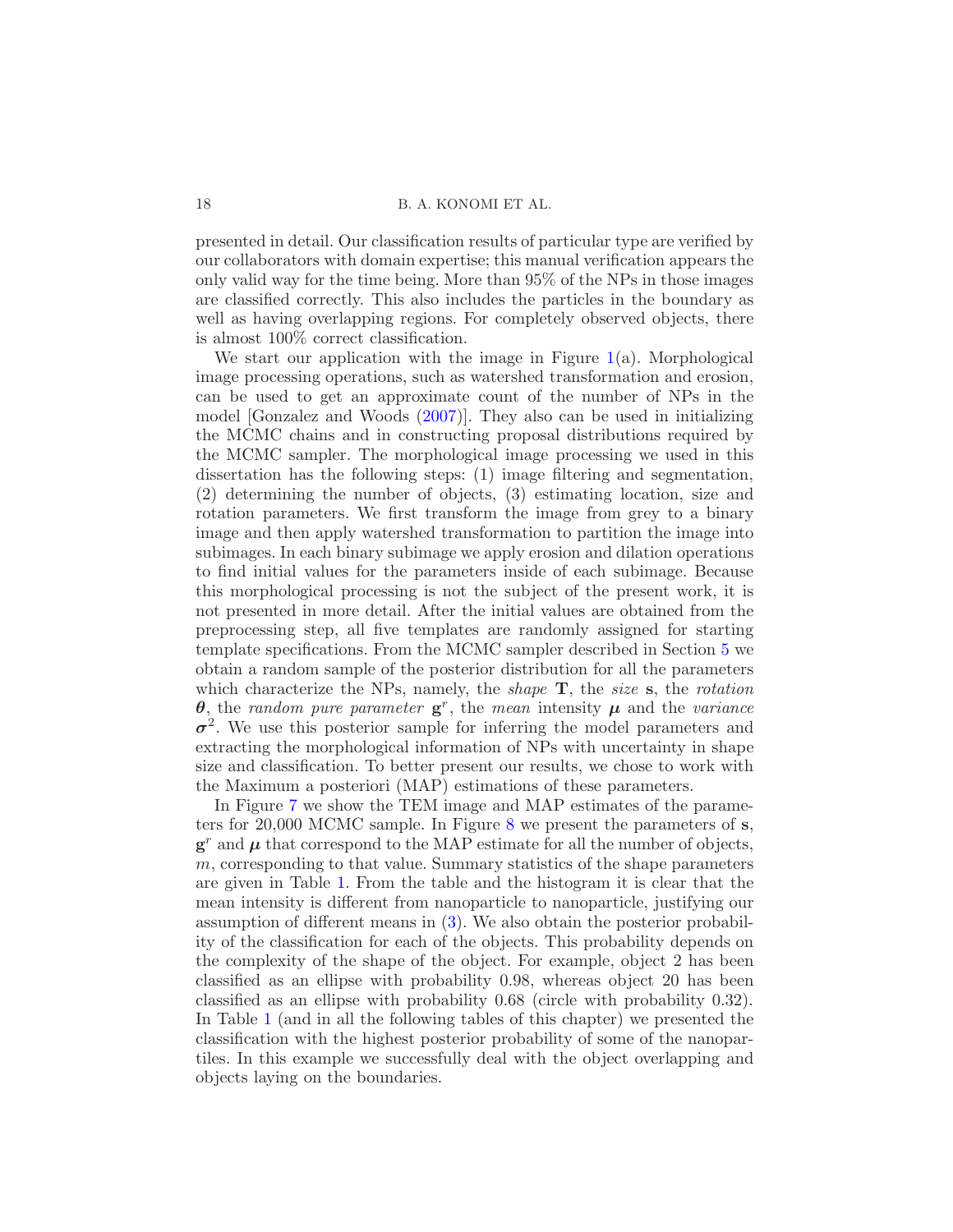## BAYESIAN OBJECT CLASSIFICATION OF GOLD NANOPARTICLES 19

<span id="page-18-0"></span>Fig. 7. Example 1: maximum a posteriori estimation using 20,000 MCMC samples. The proposed method can deal successfully with overlapping and boundary objects since 11 out of 22 nanoparticles in the image are in the boundaries.



<span id="page-18-1"></span>FIG. 8. Distribution of the MAP estimates for shape parameters in example 1. Specifically: (a) the scale, (b) the mean intensity for different objects and (c) the pure parameters for ellipse.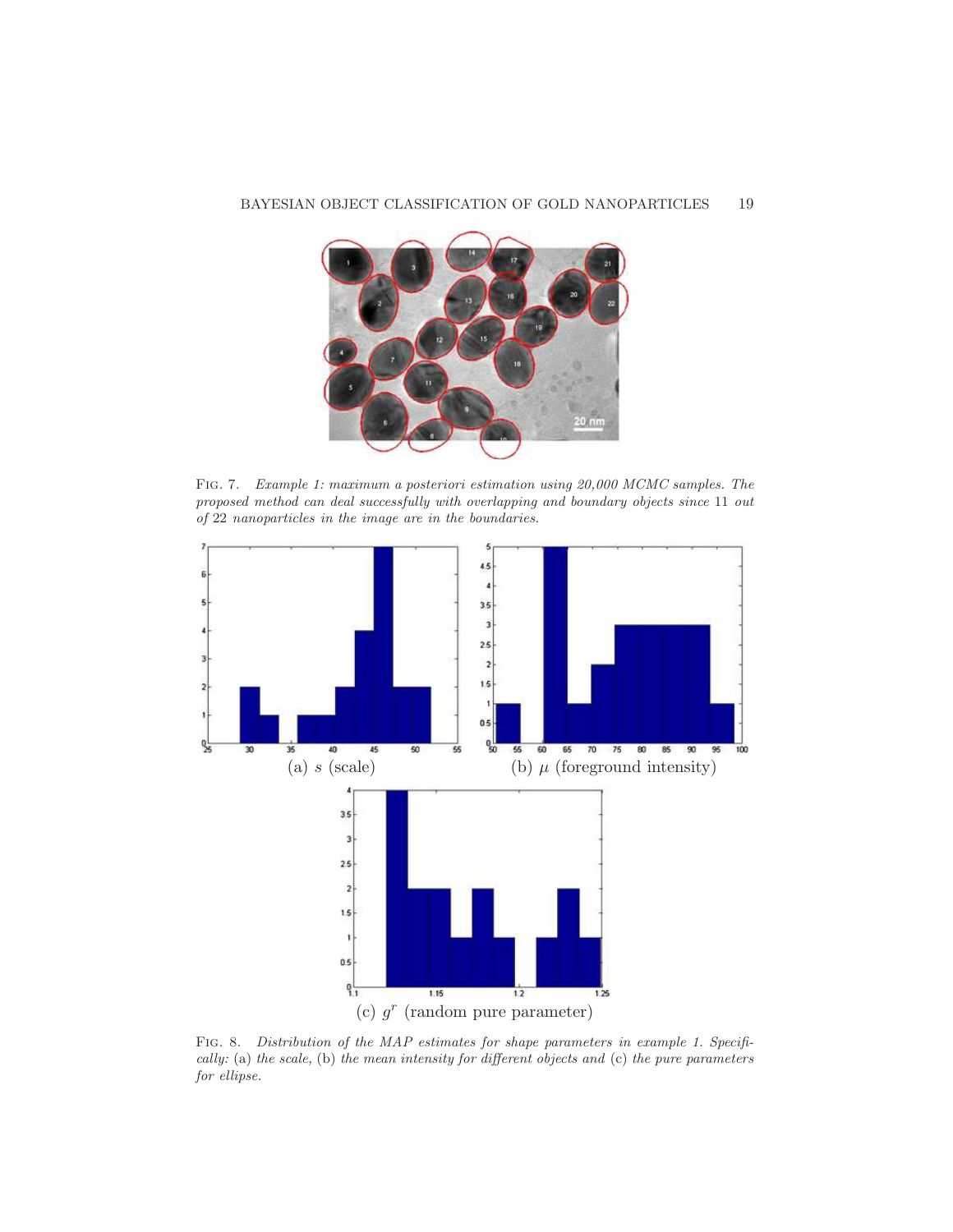20 B. A. KONOMI ET AL.

<span id="page-19-0"></span>

| Object         | Shape $(T)$ | Center $(x, y)$  | Size $(s)$ | Rotation $(\theta)$ |      | Mean $(\mu)$ |
|----------------|-------------|------------------|------------|---------------------|------|--------------|
|                | E           | (39.68, 32.72)   | 51.49      | $-0.21$             | 1.14 | 50.64        |
| $\overline{2}$ | E           | (105.92, 105.92) | 49.41      | 1.41                | 1.22 | 74.67        |
| 3              | E           | (175.79, 41.29)  | 47.20      | 1.36                | 1.12 | 62.55        |
| 4              | E           | (25.87, 221.72)  | 28.86      | 0.61                | 1.15 | 71.58        |
| $\frac{5}{2}$  | E           | (39.89, 297.00)  | 49.98      | 0.83                | 1.13 | 64.58        |
| 6              | C           | (116.07, 362.30) | 51.82      | ΝA                  | ΝA   | 73.76        |

TABLE 1 MAP estimates of the parameters for the first six objects in example 1

Our second application deals with a more complex image shown in Figure [9.](#page-19-1) In this image at least 6 overlapping areas and at least 6 nanoparticles laying in the boundary are observed. More specifically, nanoparticles 1, 2, 3, 14, 15, 16, 18, and 19 lay in the boundary of the image while pairs 2–4, 3–4, 9–10, 10–11, 17–18, and 10–12 overlap. In this example, the overlapping is more complex and existing methods fail to represent the real situation. A number of nanoparticles are overlapped together forming a groups such as nanoparticles 9–10–11–12. MAP estimate values for all the parameters are obtained after 20,000 MCMC iterations. Complex shapes have been classified accurately; see Figure [9.](#page-19-1) For example, nanoparticle 18 has an incomplete image and it has been classified as a circle with posterior probability 0.77. The MAP estimates of the parameters drawn from MCMC, namely, shape **T**, size s, rotation  $\theta$ , random pure parameter  $g^r$  and mean intensity  $\mu$  are presented for the first six objects in Table [2.](#page-20-0) In this application, 11 out of the 17 objects are ellipses  $(E)$  and 6 are circles  $(C)$  and one is a triangle  $(TR)$ . We also present the histogram of the MAP estimates of parameters  $s, g<sup>r</sup>$  and

<span id="page-19-1"></span>

Fig. 9. Example 2: maximum a posteriori estimation using 20,000 MCMC samples. Our method has distinguished the nanoparticles even in the case when they overlap in groups such as  $9-10-11-12$  nanoparticles.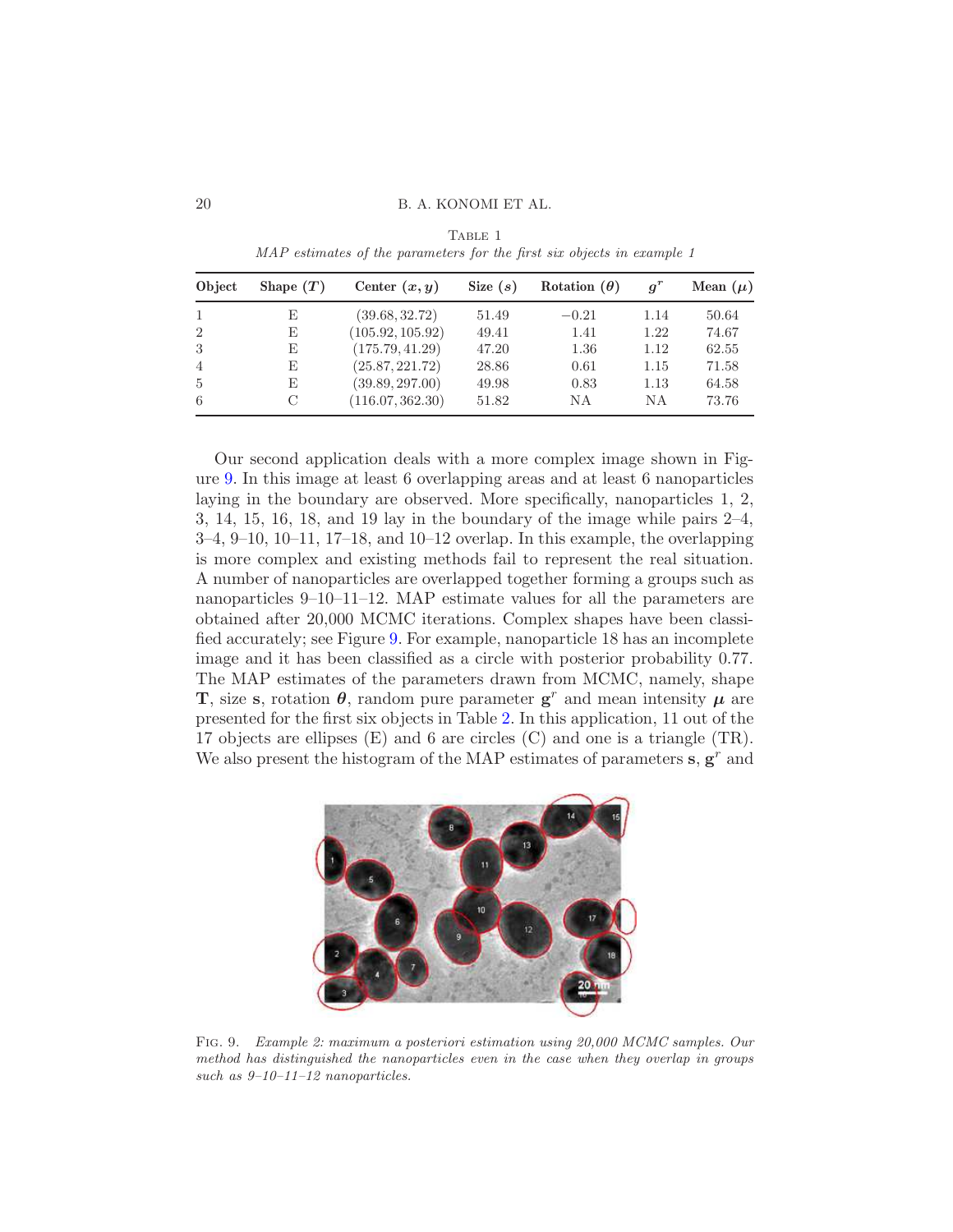## BAYESIAN OBJECT CLASSIFICATION OF GOLD NANOPARTICLES 21

<span id="page-20-0"></span>

| Object         | Shape $(T)$ | Center $(x, y)$  | Size $(s)$ | Rotation $(\theta)$ | $q^r$  | Mean $(\mu)$ |
|----------------|-------------|------------------|------------|---------------------|--------|--------------|
| -1             | E           | (13.97, 256.78)  | 37.48      | $-1.51$             | 1.2960 | 39.185       |
| 2              | С           | (27.44, 275.96)  | 41.04      | N A                 | ΝA     | 42.969       |
| 3              | E           | (37.56, 314.44)  | 38.02      | $-0.29$             | 1.2175 | 52.569       |
| $\overline{4}$ | E           | (106.40, 321.61) | 47.44      | $-1.17$             | 1.1591 | 60.605       |
| $\frac{5}{2}$  | E           | (93.20, 413.87)  | 44.33      | $-0.36$             | 1.1612 | 51.080       |
| -6             | E           | (146.67, 406.42) | 49.63      | $-1.76$             | 1.1621 | 44.617       |

TABLE 2 MAP estimates of the parameters for the first six objects in example 2

 $\mu$  in Figure [10.](#page-20-1) Summary statistics of various shape parameters are given in Table [2.](#page-20-0) We see from the table that our proposed algorithm captures triangles, circles etc. quite accurately.



<span id="page-20-1"></span>Fig. 10. Distribution of the MAP estimates for nanoparticle parameters in example 2. Specifically: (a) the scale, (b) the mean intensity for different objects and (c) the pure parameters for ellipse.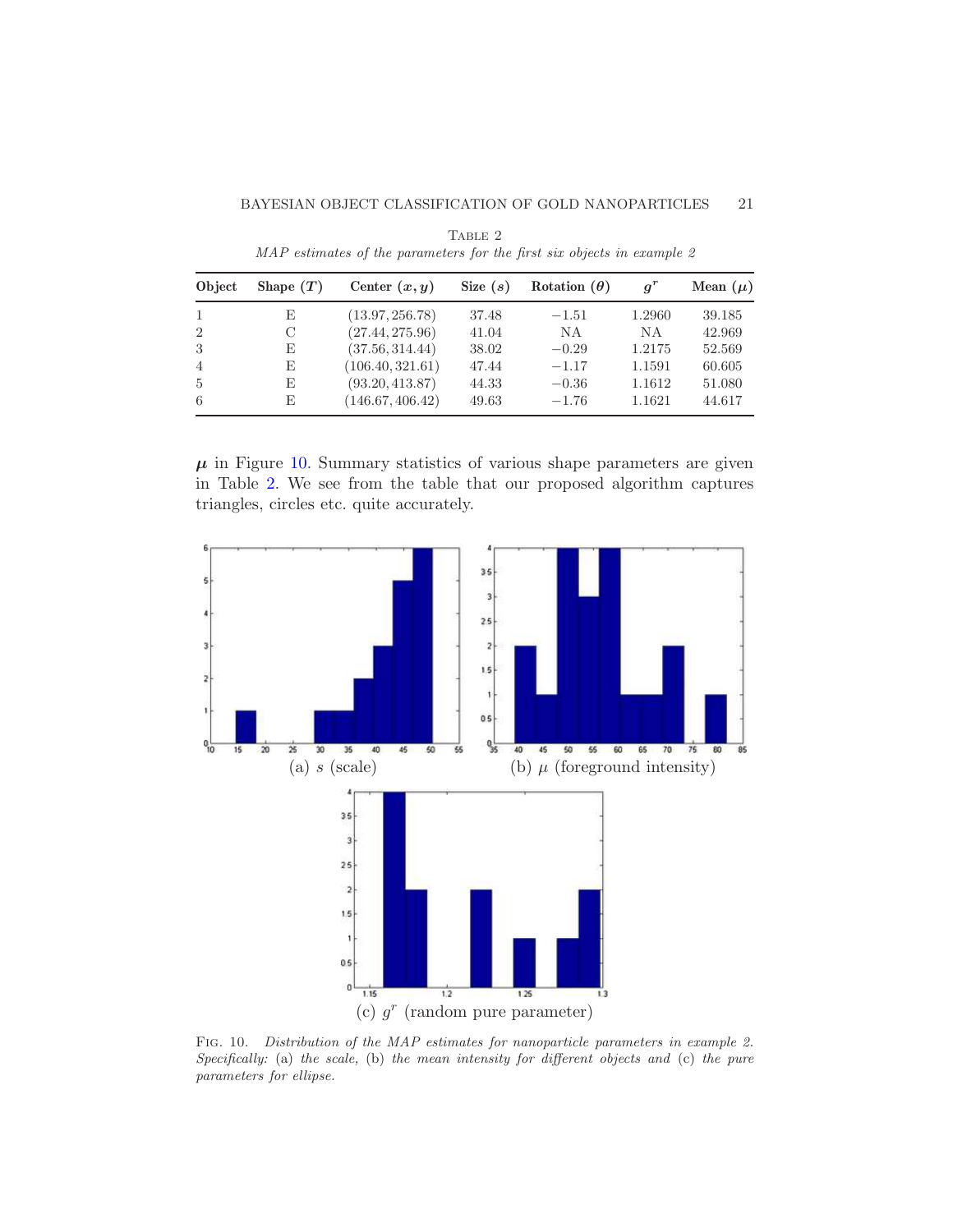22 B. A. KONOMI ET AL.



Fig. 11. Example 3: maximum a posteriori estimation using 20,000 MCMC samples. The proposed method has successfully classified the shape of all nanoparticles in the image counting also for uncertainty.

<span id="page-21-0"></span>Our next application deals with an image with 76 nanoparticles with 4 shapes; see Figure  $1(b)$  $1(b)$ . In this image, few objects have overlapping areas and at least 10 nanoparticles are laying in the boundary. Some objects do not have very clear shape like objects 29 and 31.

Different shapes are captured with different templates with the proposed method. In addition to the circles and ellipses which were successfully captured in the previous images, the triangles and squares are also captured accurately. Nanoparticles denoted by 29 and 31 are classified correctly, even if they have vague shapes; see Figure [11.](#page-21-0) In this example, out of 76 nanoparticles, 47 are classified as a circle, 23 as an ellipse, 4 as a triangle and 2 as a square. Distribution of the various parameters of the identified objects are shown in Figure [12.](#page-22-0) In Table [3](#page-22-1) we present all the triangular shapes in order to compare the pure parameter  $h_1$ . As we can see from the table, triangular shape nanoparticles 4 and 12 are closer to the equilateral triangle, with value close to  $h_1 = 2.33$ , while triangular shape nanoparticles 51 and 57 have wider sides, since their  $h_1 < 2.3$ .

In this image we can see more than 85% percent of the nanoparticles are in the same shapes like circular or slightly tilted like ovals. Normally when we do shape controlled synthesis, we called it nano spheres or circular nanoparticles. Approximately five to ten percent of the other shapes or slight changes we usually neglect because in solution synthesis routes it is very difficult to synthesis 100% of the same size and same shapes. However, if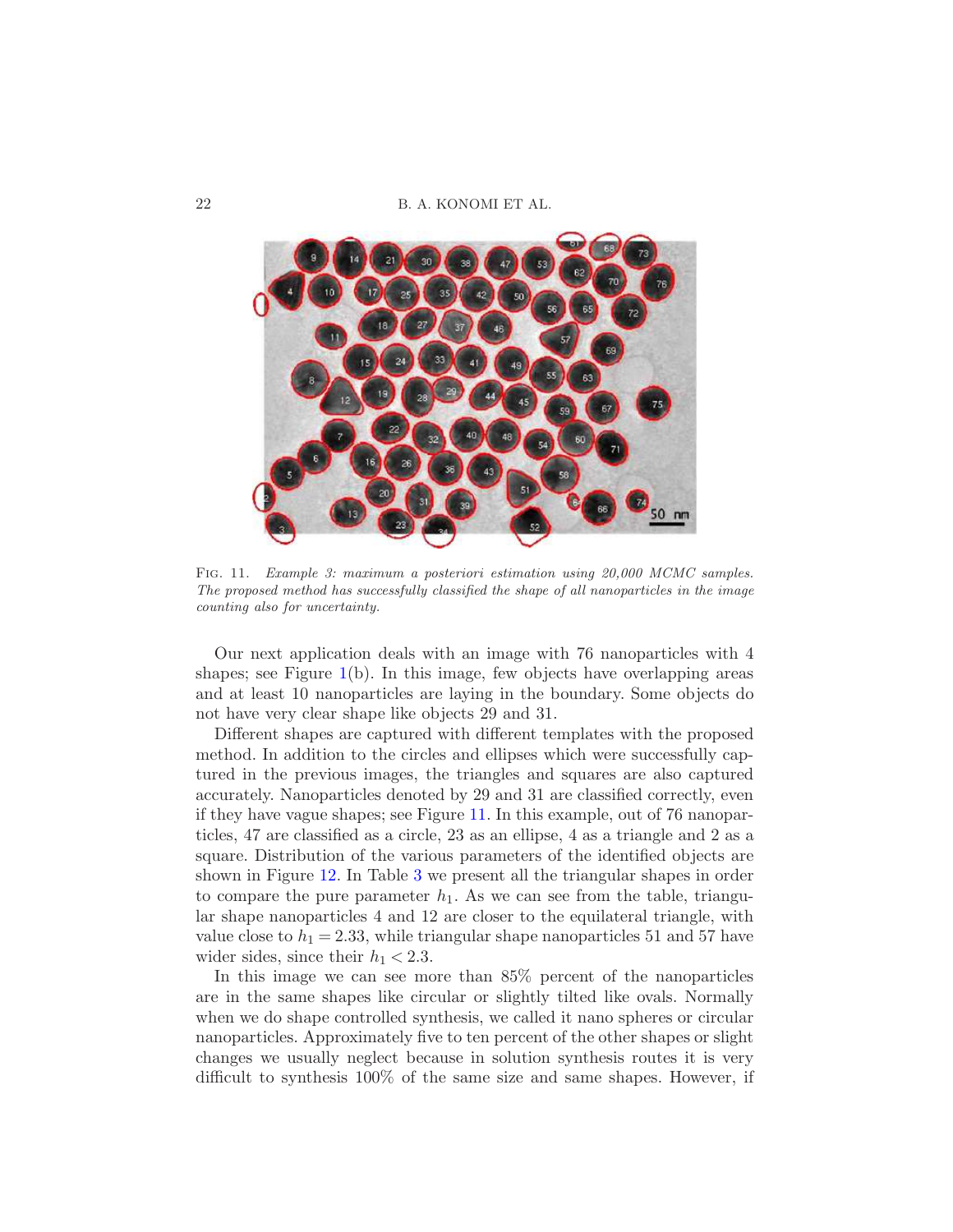

<span id="page-22-0"></span>Fig. 12. Distribution of the MAP estimates for shape parameters in example 3. Namely, the distribution of: (a) the scale, (b) the mean intensity for different objects and (c) the shape classification.

we consider critically the reason of shape evolution or statistical analysis of different shapes, then this small difference might be considered. We classify this particular example as spherical gold nanoparticles having almost the same size and shapes.

TABLE 3 MAP estimates of the parameters for the first six objects in example 3

<span id="page-22-1"></span>

| Object | Shape $(T)$ | Center $(x, y)$  | Size $(s)$ | Rotation $(\theta)$ | $q^r$ | Mean $(\mu)$ |
|--------|-------------|------------------|------------|---------------------|-------|--------------|
|        | E           | $(-3.11, 68.18)$ | 12.43      | $-1.57$             | 1.29  | 66.27        |
| 4      |             | (35.53, 110.92)  | 25.82      | 1.38                | 2.32  | 49.33        |
| 12     |             | (306.90, 225.73) | 28.73      | 0.35                | 2.31  | 79.59        |
| 28     | E           | (219.91, 221.35) | 24.09      | 1.53                | 1.14  | 68.19        |
| 51     | T           | (365.75, 352.49) | 24.61      | $-1.46$             | 2.25  | 63.29        |
| 57     | $\tau$      | (422.15, 139.28) | 25.25      | 0.25                | 2.01  | 70.49        |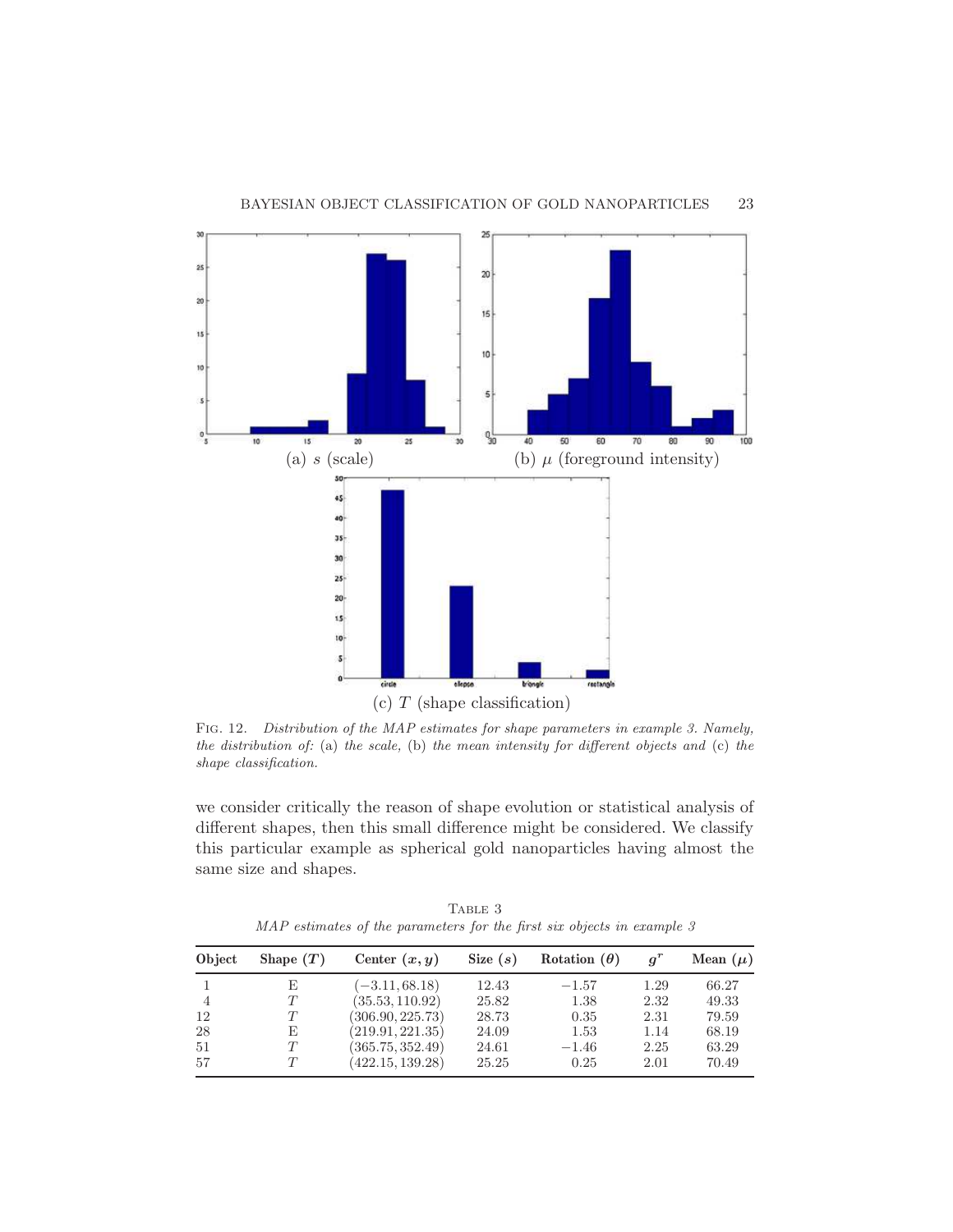24 B. A. KONOMI ET AL.



<span id="page-23-0"></span>Fig. 13. Objects identified by ImageJ in example 1. Out of the 22 particles, 4 are recognized. Recognition rate =  $18.18\%$ .

As a part of the verification process, we compare the accuracy of our method with that of the current practice used in nanoscience. In brief, the current practice is largely a manual process with support of image processing tools such as ImageJ Particle Analyzer (<http://rsbweb.nih.gov/ij>) and AxioVision (<http://www.zeiss.com/>), which have been popularly used for biomedical image processing. The results are shown in Figures [13](#page-23-0) and [14.](#page-23-1)

The manual counting process, subject to the application of the above imaging tools, is necessitated by the low accuracy of the autonomous proce-



<span id="page-23-1"></span>FIG. 14. Objects identified by ImageJ in example 2. Out of the 19 particles, 6 are recognized. Recognition rate =  $35.58\%$ .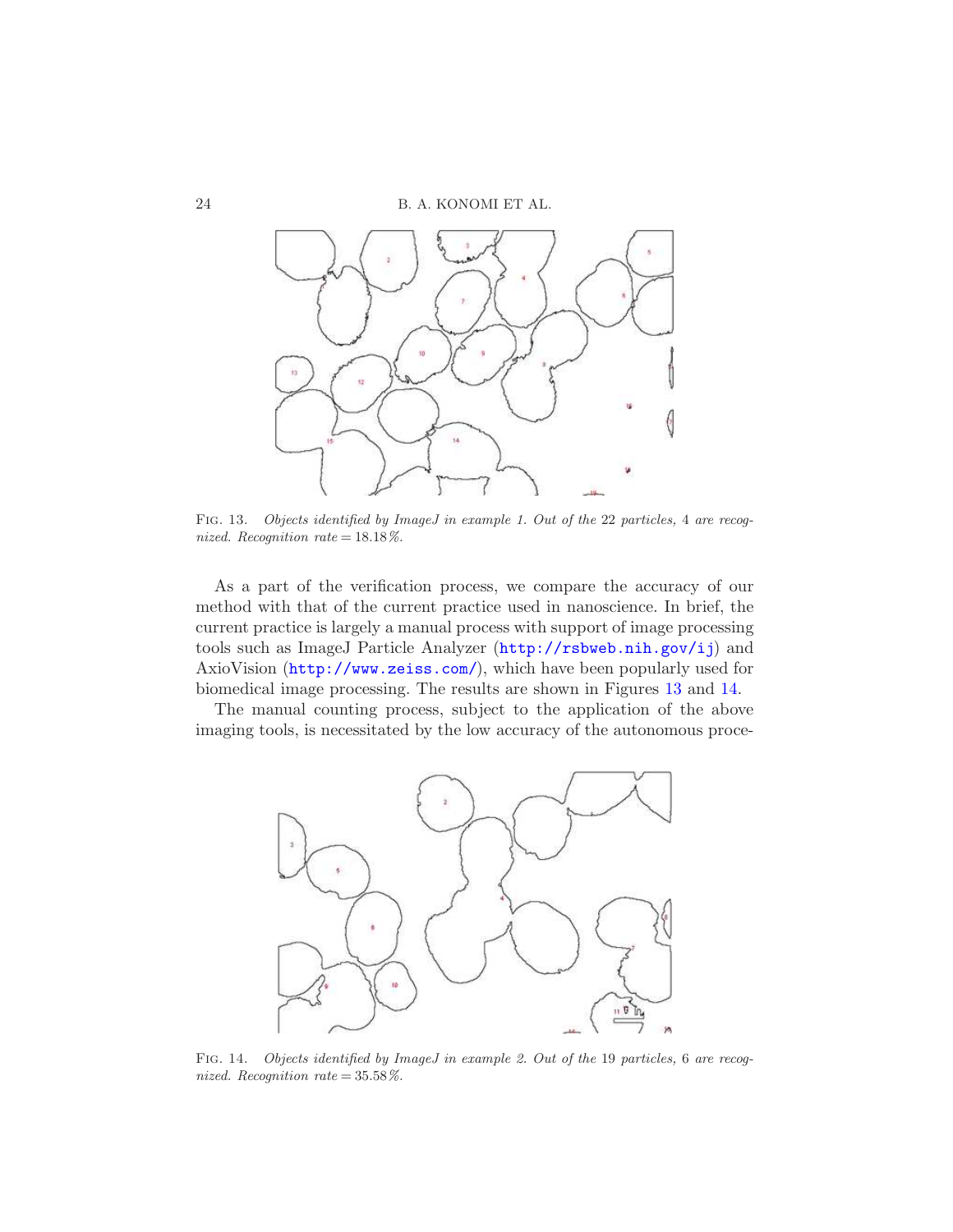dures. For three TEM images with overlaps among particles, our procedure recognized 95% of the total articles compared to the 20–50% recognition rate of the ImageJ. Considering frequent occurrence of overlaps in the TEM images of nanoparticles, the existing software cannot be used as more than a supporting tool. We have also applied our method to other images with the same success, encouraging its applicability.

<span id="page-24-0"></span>8. Conclusion. We adopted a Bayesian approach to image classification and segmentation simultaneously and applied it in TEM images of gold nanoparticles. The merit of our development is to provide a tool for nanotechnology practitioners to recognize the majority of the nanoparticles in a TEM image so that the morphology analysis can be performed subsequently. This can evaluate how well the synthesis process of nanoparticles is controlled, and may even be used to explain or design certain material properties. Several factors like kinetic and thermodynamic parameters, flux of growing material, structure of the support, presence of defects and impurities can affect the morphology of NPs. In the future, we are planning to perform a factorial type experiment to identify the significant factors for morphological study. These significant factors can be properly controlled to develop NPs of required shapes.

From the experimental point of view, several improvements of existing techniques will be helpful to characterize the shape of the NPs. One is TEM tomography that allows to image an object in three dimensions, by automatically taking a series of pictures of the same particle at different tilt angles [Midgley and Weyland [\(2003](#page-28-18))]. Another improvement of TEM is environmental HRTEM that is able to image nanoparticles, with atomic lattice resolution, at various temperatures and pressures [Hansen et al. [\(2002](#page-28-19))].

From the modeling point of view, we used marked point process to represent the NPs in the image, where points represent the location of NPs and marks represent their geometrical features. More specifically, we treated the NPs in the image as objects, wherein the geometrical properties of the object were largely determined by templates and the interaction between the objects was modeled using the area interaction process prior. By varying the template parameters and applying operators such as scaling, shifting and rotation to the template, we modeled different shapes very realistically. In our current applications, we chose circle, triangle, square and ellipse as our templates. Other templates can be also constructed in the same framework. To solve the intractability of the posterior distribution, we proposed a complex Markov chain Monte Carlo (MCMC) algorithm which involves Reversible Jump, Metropolis–Hastings, Gibbs sampling and a Monte Carlo Metropolis–Hastings (MCMH) for the intractable normalizing constants in the prior. The first steps deal with simulating from a pseudo posterior distribution without involving the random normalizing constant. A generalized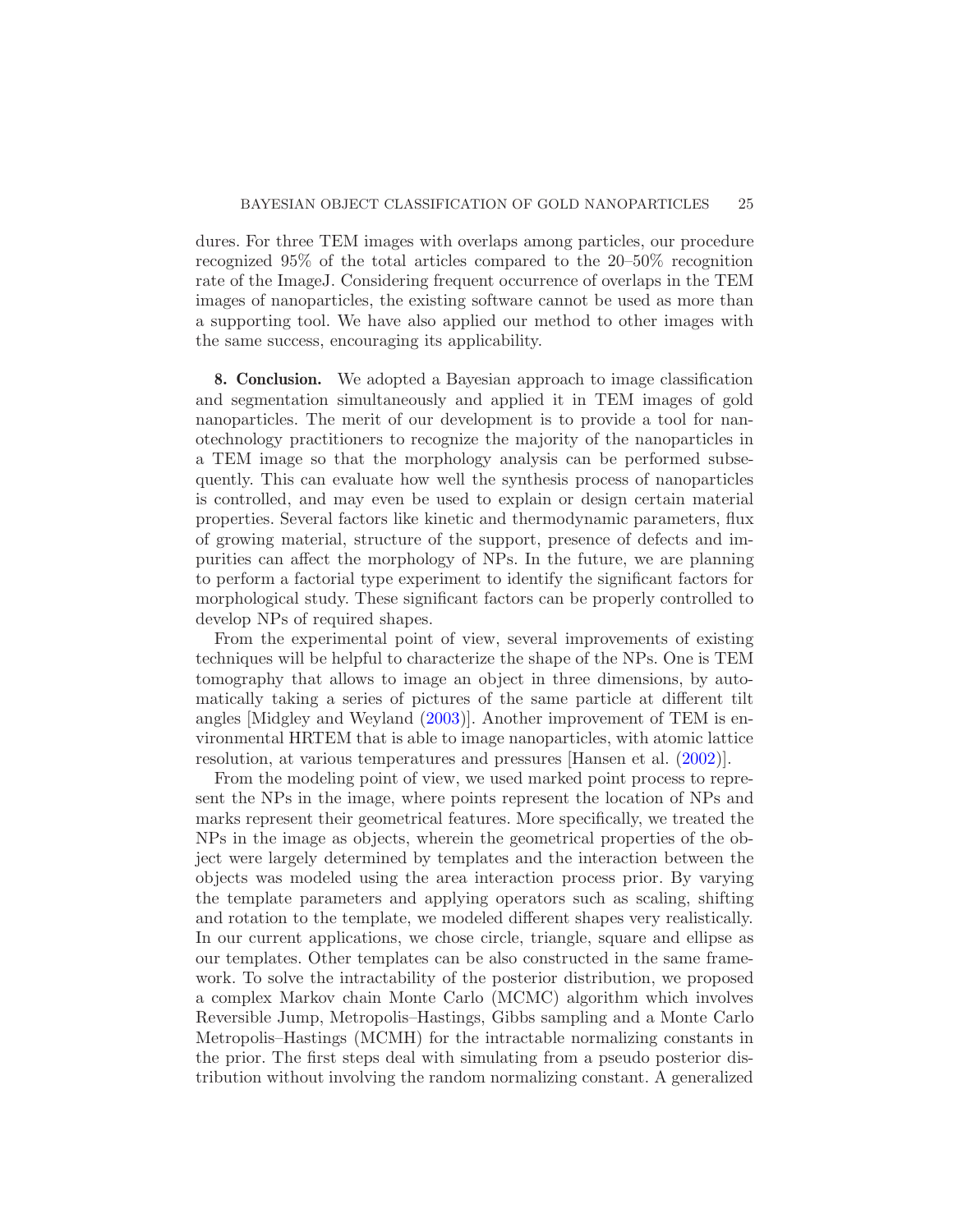Metropolis-within-Gibbs sampling with a reversible jump step is used to simulate from a pseudo posterior distribution given the number of objects. Additionally, a reversible jump MCMC with the use of birth-death and merge-split moves is invoked on moving from a state with a different number of objects. Finally, we simulate from the intractable normalizing constant posterior using Monte Carlo Metropolis–Hastings where the acceptance ratio of the sample taken from the pseudo posterior is estimated by simulating from an auxiliary variable. We reported the posterior summary statistics of the shapes and the number of objects in the image. We successfully applied this algorithm to real TEM images, outperforming convention tools aided by manual screening. Our proposed methodology can help practitioners to associate morphological characteristics to physical and chemical properties of the NPs, and in synthesizing materials that have potential applications in optics and medical electronics, to name a few.

## APPENDIX A: SWAP MOVE

<span id="page-25-0"></span>Two new variables  $(u_{T_j} = g_{T_j}^r, v_{T_j} = g_{T_j}^r)$  are introduced to make it clear that the pure parameters have a different meaning from template to template. For all the shapes, we provide a general algorithm: Let  $\psi_j^k = (T_j^k, s_{T_j^k},$  $c_{T_j^k}, \theta_{T_j^k}, u_{T_j^k}$  denote the current state and  $\psi_j^* = (T_j^*, s_{T_j^*}, c_{T_j^*}, \theta_{T_j^*}, v_{T_j^*})$  the proposed state for  $\psi_j^{k+1}$ . The notation of the parameters is different from the previous sections to show the dependence of the parameters on the model  $T_j^*$ (or template). If  $T_j^k \neq T_j^*$ , generate  $v_{T_j^k}$  from the prior distribution of the  $v_{T_j}$ and consider a bijection:  $(s_{T_j^*}, c_{T_j^*}, \theta_{T_j^*}, u_{T_j^*}, v_{T_j^*}) = (s_{T_j^k}, c_{T_j^k}, \theta_{T_j^k}, u_{T_j^k}, v_{T_j^k}).$ From this bijection it is clear that the Jacobian is equal to identity matrix,  $J = I$ , and  $|J| = 1$ . In summary, the RJ-MCMC algorithm is as follows:

- Select model  $M_{T_j^*}$  with probability  $q(T_j, T_j^k) = \pi(T_j)$ .
- Generate  $v_{T^k_i}$  from  $\pi(v_{T_j})$ .
- Set  $(s_{T_j^*}, c_{T_j^*}, \theta_{T_j^*}, u_{T_j^*}, v_{T_j^*}) = (s_{T_j^k}, c_{T_j^k}, \theta_{T_j^k}, u_{T_j^k}, v_{T_j^k}).$
- Compute the M–H ratio:

$$
\alpha=\min\biggl\{1,\frac{p^*(s_{T^*_j},c_{T^*_j},\theta_{T^*_j},v_{T^*_j}|y)\pi(T^k_j)}{p^*(s_{T^k_j},c_{T^k_j},\theta_{T^k_j},u_{T^k_j}|y)\pi(T^*_j)}\frac{\pi(u_{T^*_j})}{\pi(v_{T^k_j})}|J|\biggr\},
$$

where  $J$  is the Jacobian.

• Set  $\psi_j^{t+1} = \psi_j^*$  with probability  $\alpha$  and  $\psi_j^{t+1} = \psi_j^t$  otherwise.

## <span id="page-25-1"></span>APPENDIX B: BIRTH, DEATH, SPLIT AND MERGE MOVES

Let  $Pr(\text{birth})$ ,  $Pr(\text{death})$ ,  $Pr(\text{split})$  and  $Pr(\text{merge})$  be the probabilities of proposing a birth, death, split or a merge move, respectively.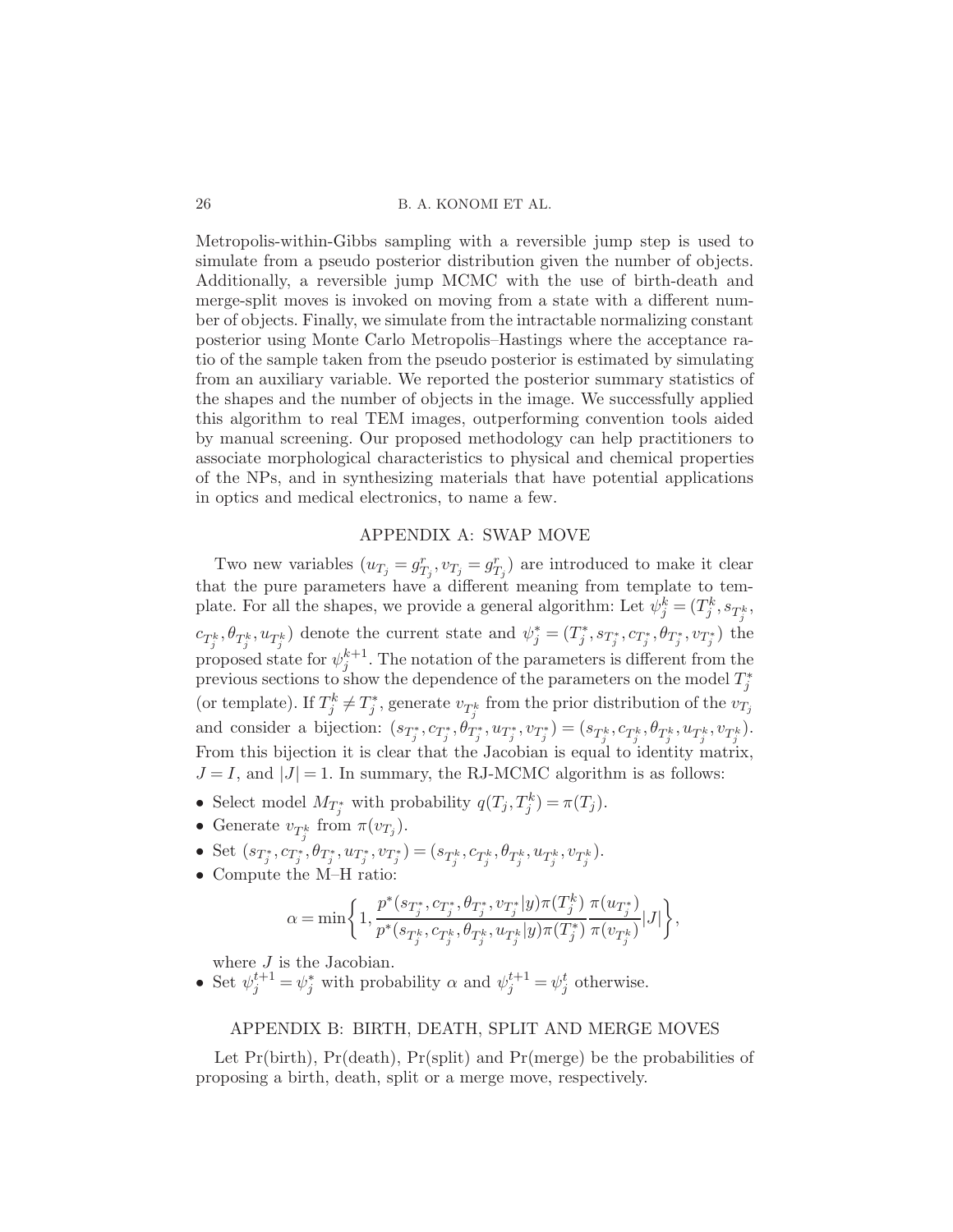**B.1. Birth and death pair of moves.** In the birth step a new object  $\eta_{m+1}$ is proposed with a randomly assigned center. In this step we increase the dimension of the parameters by  $Q_{m+1}$ , all the parameters which describe the proposed object  $(\eta_{m+1}, \mu_{m+1}, \sigma_{m+1}^2)$ . All these new parameters are sampled from the prior distributions of the  $Q_{m+1}$  parameters. The introduction of these kind of auxiliary variables leads again to a Jacobian equal to 1 and the M–H ratio is

$$
(10) \quad \min\left\{1, \frac{p^*(\eta_{m+1}, \mu_{m+1}, \sigma_{m+1}^2, \eta_m, \mu_m, \sigma_m^2|y)}{p^*(\eta_m, \mu_m, \sigma_m^2|y)\pi(\eta_{m+1}, \mu_{m+1}, \sigma_{m+1}^2)}\frac{q((m+1)\to m)}{q(m\to (m+1))}\right\}.
$$

The death proposal chooses one object,  $\eta_j$ , at random and removes it from the configuration. The M–H ratio for this move is similar to [\(9\)](#page-10-1).

B.2. Split and merge pair of moves. The details for the split and merge move are more complicated than the move types described above. First we restrict our attention only to the case where we merge two neighboring objects or split one object into two neighbors. The distance between the two neighbors can be approximated by a function of their individual size. When we move from one state to another, we require that the proposed objects have equal area with the existing. In order for the Markov chain to be reversible we should ensure that every jump step can be reversed. We can improve the acceptance rate of these moves with different proposed algorithms, for example, Al-Awadhi, Jenninson and Hurn [\(2004](#page-27-4)), but that is beyond the scope of this paper.

To facilitate the representation, we will denote by bold characters  $\eta$ ,  $\mu$ and  $\sigma^2$  the current state in every move and  $\eta_{-(\cdot)}, \mu_{-(\cdot)}$  and  $\sigma^2_{-(\cdot)}$  the current state values without the  $(\cdot)$  objects.

Merge step: Lets suppose we have two objects and that their parameters are  $(\eta_i, \eta_j, \mu_i, \mu_j, \sigma_i^2, \sigma_j^2)$ . In the merge step, we move to a new object with parameters  $(\eta_h, \mu_h, \sigma_h^2) = (x_h, y_h, s_h, \theta_h, T_h, g_h^r, \mu_h, \sigma_h)$ . The equation which links the sizes of the old objects  $(s_i, s_j)$  with the new is  $s_h = \sqrt{s_i^2 + s_j^2}$ . Also,  $x_h$  and  $y_h$  are chosen to represent the "weighted middle" point, taking in account the size of each object as  $(x_h, y_h) = \left(\frac{s_j x_j + s_i x_i}{s_i + s_j}, \frac{s_j \hat{y}_j + s_i y_i}{s_i + s_j}\right)$  $\frac{y_j+s_iy_i}{s_i+s_j}$ ). All the other parameters are chosen from one of the "parent" objects or at random.

In order to match the two dimensions, we introduce six auxiliary variables,  $(u_1, u_2, u_3, u_4, u_5, u_6)$ , which not only would enable us to move from state to state but also are interpretable:  $u_1 = \sqrt{(y_j - y_i)^2 + (x_j - x_i)^2}$  is expressing the distance between two centers of the neighboring objects,  $u_2 = \arctan((y_j - y_i)/\sqrt{(y_j - y_i)^2 + (x_j - x_i)^2})$  is the angle created from the union of the two centers  $(c_1, c_2)$ ,  $u_3 = (s_i^2 - s_j^2)/(s_i^2 + s_j^2)$  is chosen such that  $R_i = R_h \sqrt{\frac{1+u}{2}}$  $\frac{1+u}{2}$  and  $R_j = R_h \sqrt{(1-u)/2}$ ,  $u_4 = \theta_2$ ,  $u_5 = T_2$ ,  $u_6 = g_2^2$ .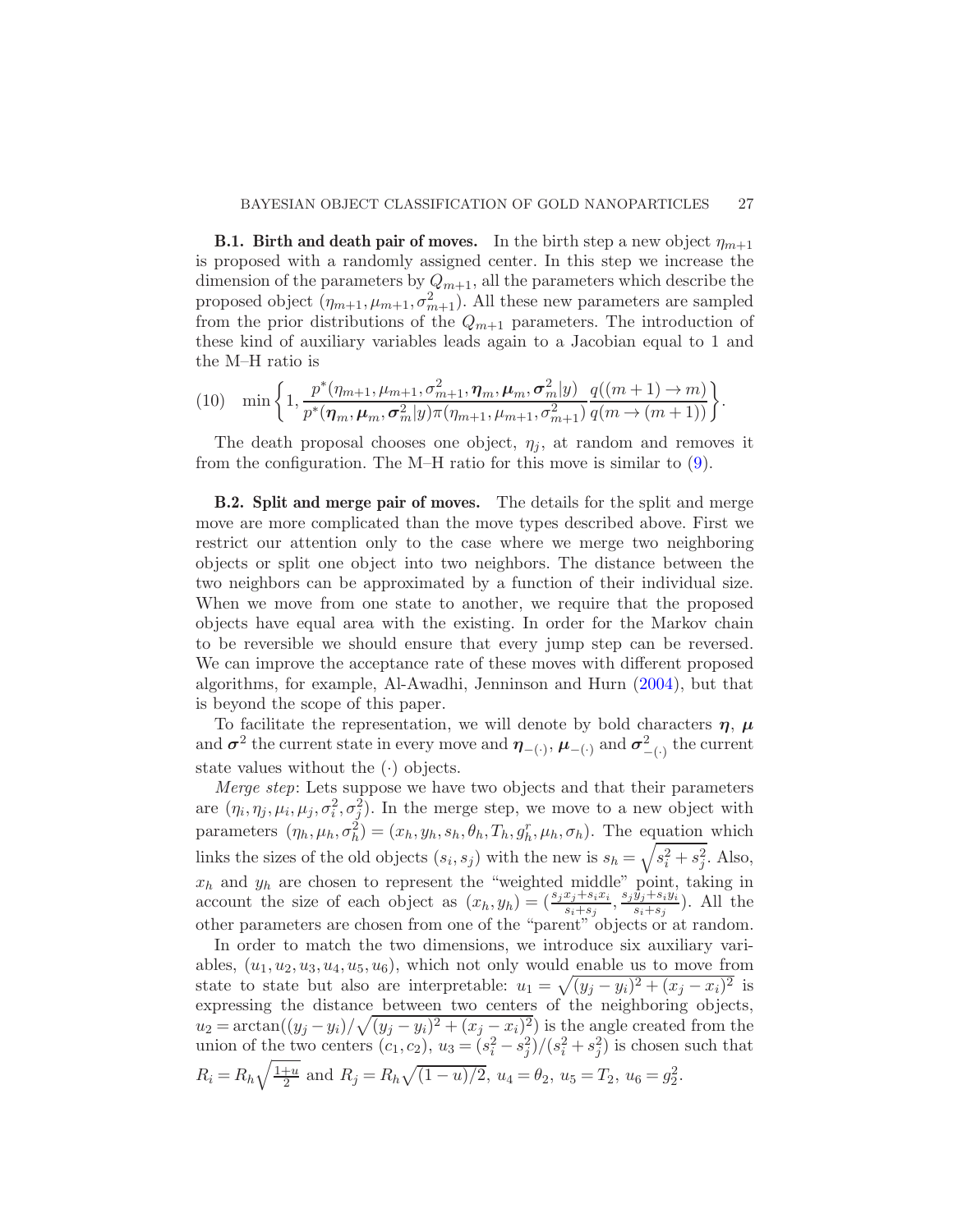The acceptance ratio,  $\alpha$ , in this case is the minimum of one and

$$
(11) \quad \frac{p^*(\eta_h, \mu_h, \sigma_h^2, \pmb{\eta}_{-(i,j)}, \pmb{\mu}_{-(i,j)}, \sigma_{-(i,j)}^2 | y)}{p^*(\eta_{(i,j)}, \mu_{(i,j)}, \sigma_{(i,j)}^2, \pmb{\eta}_{-(i,j)}, \pmb{\mu}_{-(i,j)}, \sigma_{-(i,j)}^2 | y)} \frac{q(1 \to 2)}{q(2 \to 1)} \frac{\prod_{i=1}^6 \pi(u_i)}{1} |J|,
$$

where  $|J|$  is the determinant of the Jacobian for the transformation and  $q(1 \rightarrow 2)$  is the split proposed probability and  $q(2 \rightarrow 1)$  is the merge proposed probability.

Split step: In the split step, we move from  $(x, y, s, \theta, T, g^r, u_1, u_2, u_3,$  $u_4, u_5, u_6$ ) to  $(x_1, y_1, x_2, y_2, s_1, s_2, \theta_1, \theta_2, T_1, T_2, g_1^r, g_2^r)$ . In order to make this move possible, we introduce six proposal distributions for the auxiliary variables. We propose  $u_1/2$  from the prior of the size parameter,  $u_2$  from the prior of rotation parameter,  $u_3$  from Unif( $-1, 1$ ),  $u_4, u_5, u_6$  from the priors of  $\theta$ , T and  $g^r$ , respectively. In order for this move to be reversible, we again use the same transform that was used in the merge step. With the same setting we can compute the M–H acceptance ratio.

Acknowledgments. We thank Professor Faming Liang for providing the preprint of his work on simulating from posterior distributions with doubly intractable normalization constants. We thank all the reviewers for their useful comments and a special thanks to the reviewer who helped us to improve the algorithm presented in page 12.

## SUPPLEMENTARY MATERIAL

Templates and Metropolis–Hastings updates of  $(\eta, \mu, \sigma)$ (DOI: [10.1214/12-AOAS616SUPP;](http://dx.doi.org/10.1214/12-AOAS616SUPP) .pdf). Details in MCMC algorithm.

## REFERENCES

- <span id="page-27-4"></span>Al-Awadhi, F., Jenninson, C. and Hurn, M. (2004). Statistical image analysis for a confocal microscopy two-dimensional section of cartilage growth. J. R. Stat. Soc. Ser. C. Appl. Stat. 53 31–49. [MR2037882](http://www.ams.org/mathscinet-getitem?mr=2037882)
- <span id="page-27-3"></span>BADDELEY, A. J. and VAN LIESHOUT, M. N. M. (1993). Stochastic geometry models in high-level vision. J. Appl. Stat. 20 231-256.
- <span id="page-27-2"></span>Blake, A. and Yuille, A. (1992). Active Vision. MIT Press, Cambridge, MA.
- <span id="page-27-5"></span>Chen, M.-H. and Shao, Q.-M. (1998). Monte Carlo methods for Bayesian analysis of constrained parameter problems. Biometrika 85 73–87. [MR1627238](http://www.ams.org/mathscinet-getitem?mr=1627238)
- <span id="page-27-1"></span>CHITRANI, D., GHAZANI, A. and CHAN, W. (2006). Determining the size and shape dependence of gold nanoparticle uptake into mammalian cells. Nano Letters 6 662–668. Cressie, N. A. C. (1993). Statistics for Spatial Data, 2nd ed. Wiley, New York.
- <span id="page-27-7"></span><span id="page-27-6"></span>El-Sayed, M. A. (2001). Some interesting properties of metals confined in time and nanometer space of different shapes. Acc. Chem. Res. 34 257–264.
- <span id="page-27-0"></span>GAPONIK, N. P., TALAPIN, D. V., ROGACH, A. L. and EYCHMÜLLER, A. (2000). Electrochemical synthesis of CdTe nanocrystal/polypyrrole composites for optoelectronic applications. Journal of Materials Chemistry 10 2163–2166.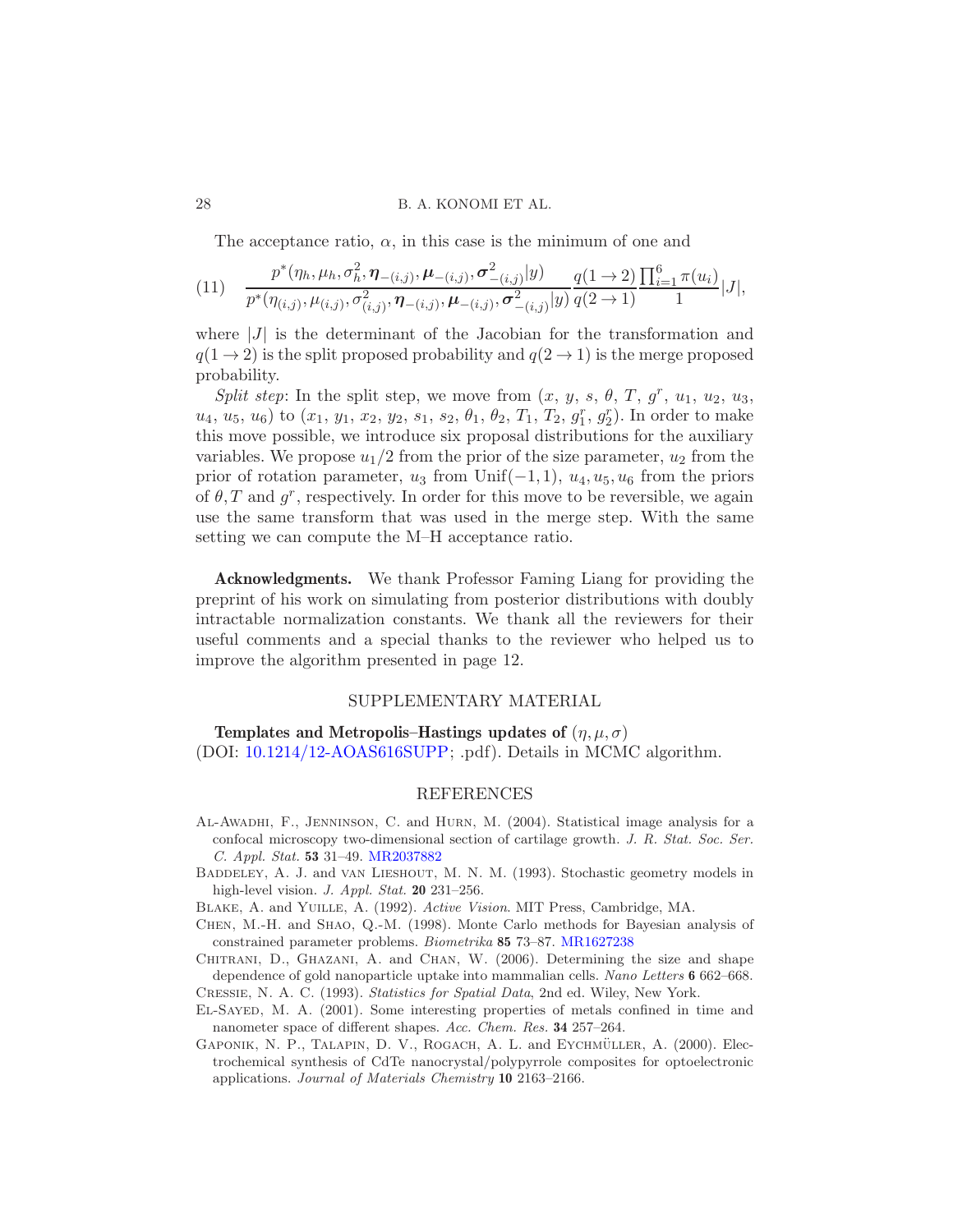- <span id="page-28-13"></span>Geyer, C. J. and Møller, J. (1994). Simulation procedures and likelihood inference for spatial point processes. Scand. J. Stat. 21 359–373. [MR1310082](http://www.ams.org/mathscinet-getitem?mr=1310082)
- <span id="page-28-17"></span>Gonzalez, R. C. and Woods, R. E. (2007). Digital Image Processing, 3rd ed. Prentice Hall, Upper Saddle River, NJ.
- <span id="page-28-14"></span>Green, P. J. (1995). Reversible jump Markov chain Monte Carlo computation and Bayesian model determination. Biometrika 82 711–732. [MR1380810](http://www.ams.org/mathscinet-getitem?mr=1380810)
- <span id="page-28-19"></span>Hansen, T. W., Wagner, J. B., Helveg, S., Rostrup-Nielson, J., Clausen, B. and Topsoe, H. (2002). Atom resolved imaging of dynamic shape changes in supported copper nanocrystals. Science 5546 1508–1518.
- <span id="page-28-5"></span>Hirsch, L. R., Stafford, R. J., Bankson, J. A., Sershen, S. R., Rivera, B., PRICE, R. E., HAZLE, J. D., HALAS, N. J. and WEST, J. L. (2003). Nanoshell mediated nearinfrared thermal therapy of tumors under magnetic resonance guidance. Proc. Natl. Acad. Sci. USA 100 13549–13554.
- <span id="page-28-9"></span>ImageJ (2004). Image processing and analysis in Java. Available at <http://rsbweb.nih.gov/ij/>.
- <span id="page-28-2"></span>Jana, N. R. and Pal, T. (1999). Redox catalytic property of still-growing and final palladium particles? A comparative study. Langmuir 15 3458–3463.
- <span id="page-28-1"></span>Jana, N. R., Sau, V. and Pal, T. (1999). Redox catalytic property of still-growing and final palladium particles? A comparative study. J. Phys. Chem. B 103 115–121.
- <span id="page-28-7"></span>Jung, M. R., Ko, J. H. S. B. and Nam, J. Y. (2008). Automatic cell segmentation and classification using morphological features and Bayesian networks. Proceedings of the Society of Photo-Optical Instrumentation Engineers 6813 202–212.
- <span id="page-28-4"></span>Kamat, P. V. (1993). Photochemistry on nonreactive and reactive (semiconductor) surfaces. Chemical Reviews 93 267–300.
- <span id="page-28-15"></span>Konomi, B., Dhavala, S. S., Huang, J. Z., Kundu, S., Huitink, D., Liang, H., Ding, Y. and Mallick, B. K. (2013). Supplement to "Bayesian object classification of gold nanoparticles." DOI[:10.1214/12-AOAS616SUPP.](http://dx.doi.org/10.1214/12-AOAS616SUPP)
- <span id="page-28-8"></span>KOTHARI, S., CHAUDHRY, Q. and WANG, M. (2009). Automated cell counting and cluster segmentation using concavity detection and ellipse fitting techniques. IEEE International Symposium on Biomedical Imaging 1 795–798.
- <span id="page-28-6"></span>Kundu, S., Lau, S. and Liang, H. (2009). Shape-controlled catalysis by cetyltrimethylammonium bromide terminated gold nanospheres. J. Phys. Chem. 113 5150–5156.
- <span id="page-28-0"></span>KUNDU, S., GHOSH, S. K., MANDAL, M. and PAL, T. (2003). Reduction of methylene blue (MB) by ammonia in micelles catalyzed by metal nanoparticles. New Journal of Chemistry 27 656–662.
- <span id="page-28-11"></span>Liang, F. (2010). A double Metropolis–Hastings sampler for spatial models with intractable normalizing constants. J. Stat. Comput. Simul. 80 1007–1022. [MR2742519](http://www.ams.org/mathscinet-getitem?mr=2742519)
- <span id="page-28-12"></span>Liang, F. and Jin, I. H. (2011). A Monte Carlo Metropolis–Hastings algorithm for sampling from distributions with intractable normalizing constants. Technical report, Dept. Statistics, Texas A&M Univ., College Station, TX.
- <span id="page-28-16"></span>LIANG, F., LIU, C. and CARROLL, R. (2010). Advanced Markov chain Monte Carlo Methods: Learning from Past Samples. Wiley, Chichester. [MR2828488](http://www.ams.org/mathscinet-getitem?mr=2828488)
- <span id="page-28-3"></span>Link, S. and El-Sayed, M. A. (1999). Size and temperature dependence of the plasmon absorption of colloidal gold nanoparticles. J. Phys. Chem. B 103 4212–4217.
- <span id="page-28-10"></span>Mardia, K. V., Qian, W., Shah, D. and de Souza, K. M. A. (1997). Deformable template recognition of multiple occluded objects. IEEE Transactions on Pattern Analysis and Machine Intelligence 19 1035–1042.
- <span id="page-28-18"></span>MIDGLEY, P. A. and WEYLAND, M. (2003). 3D electron microscopy in the physical sciences: The development of Z-contrast and EFTEM tomography. Ultramicroscopy 96 13–431.